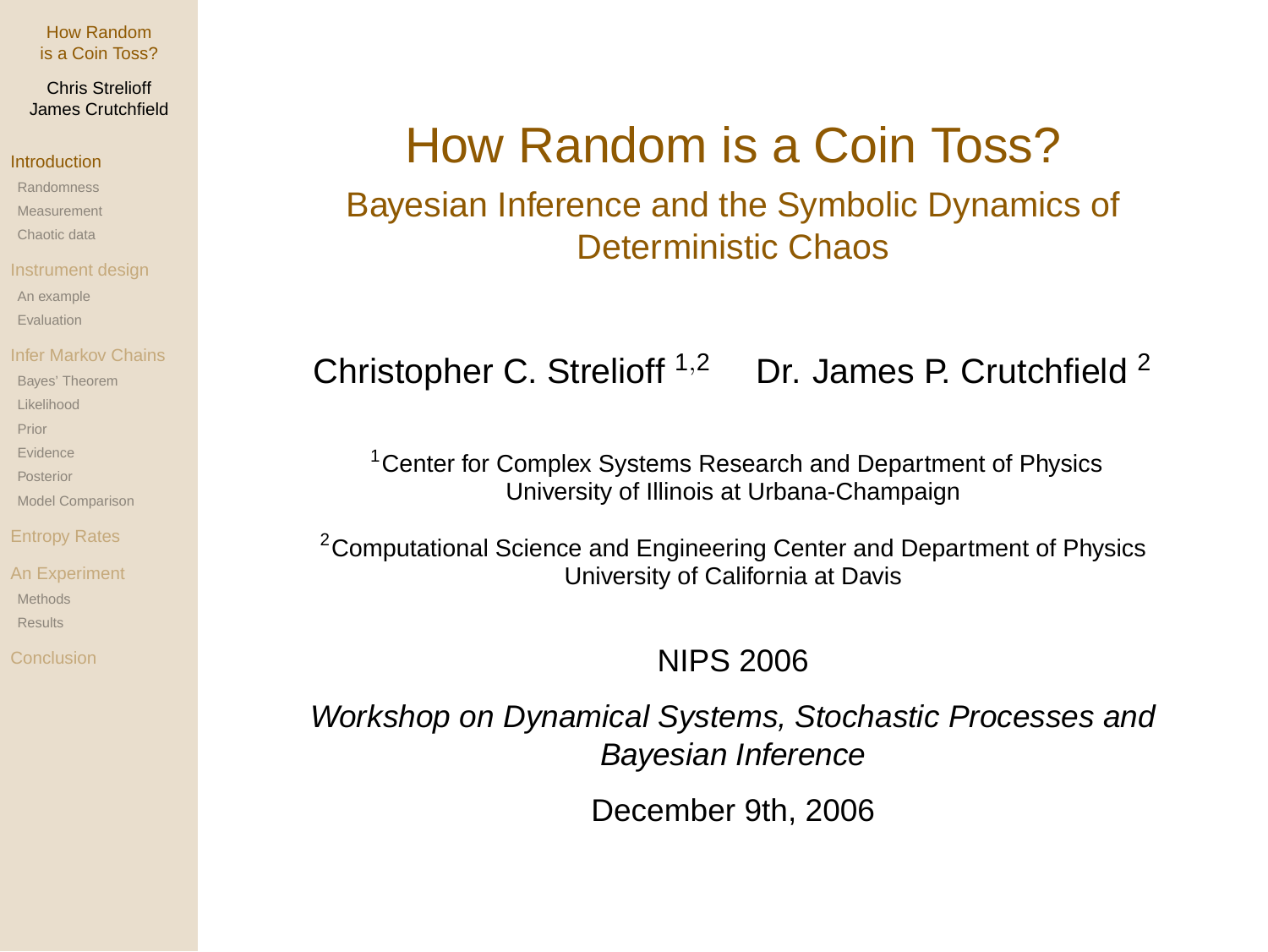Chris Strelioff James Crutchfield

## **Pandomness**

- Measurement
- Chaotic data
- 
- An example
- Evaluation
- 
- Bayes' Theorem
- Likelihood
- Prior
- Evidence
- Posterior
- Model Comparison

- Methods Results
- 

# Sources of Randomness

Stochastic or Deterministic?

- Given a data source which appears to be a high-dimensional stochastic process:
	- Is this instead a low-dimensional deterministic system which exhibits a chaotic attractor?
- Analysis of chaotic data:
	- Chaotic data is very sensitive to the *measurement* process.
	- This is both a blessing and a curse.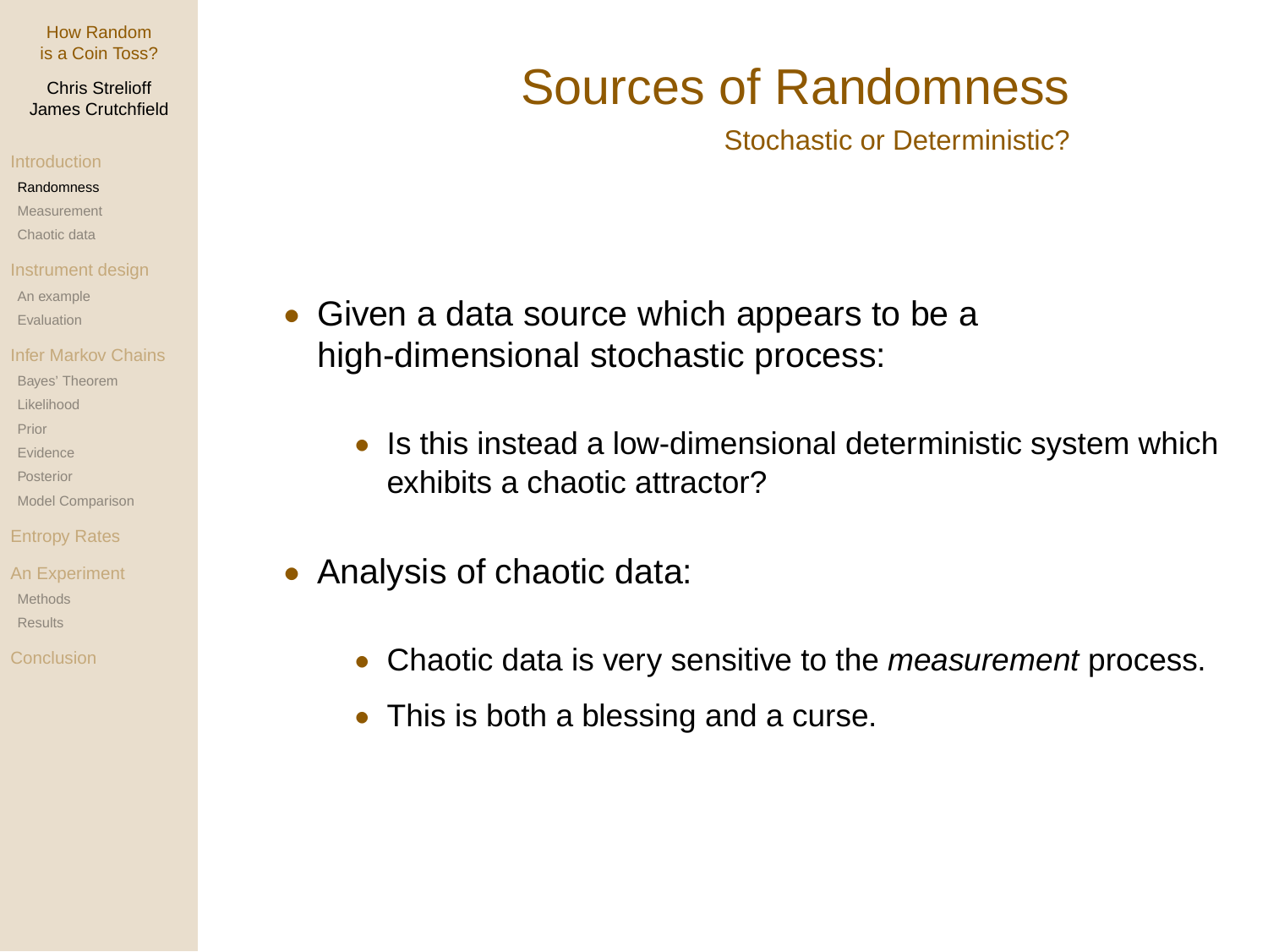## Chris Strelioff James Crutchfield

Randomness

Measurement

Chaotic data

An example

Evaluation

Bayes' Theorem

Likelihood

Prior

Evidence

Posterior

Model Comparison

Methods Results

# A model of measurement

Symbolic Dynamics

- Finite-precision instrument:
	- Induces a symbolic representation.
	- How well does this represent underlying continuous-valued behavior?
- Symbolic dynamics:
	- Coarse-grained view of continuous dynamics.
	- Use ideas from symbolic dynamics to discuss *instrument* design.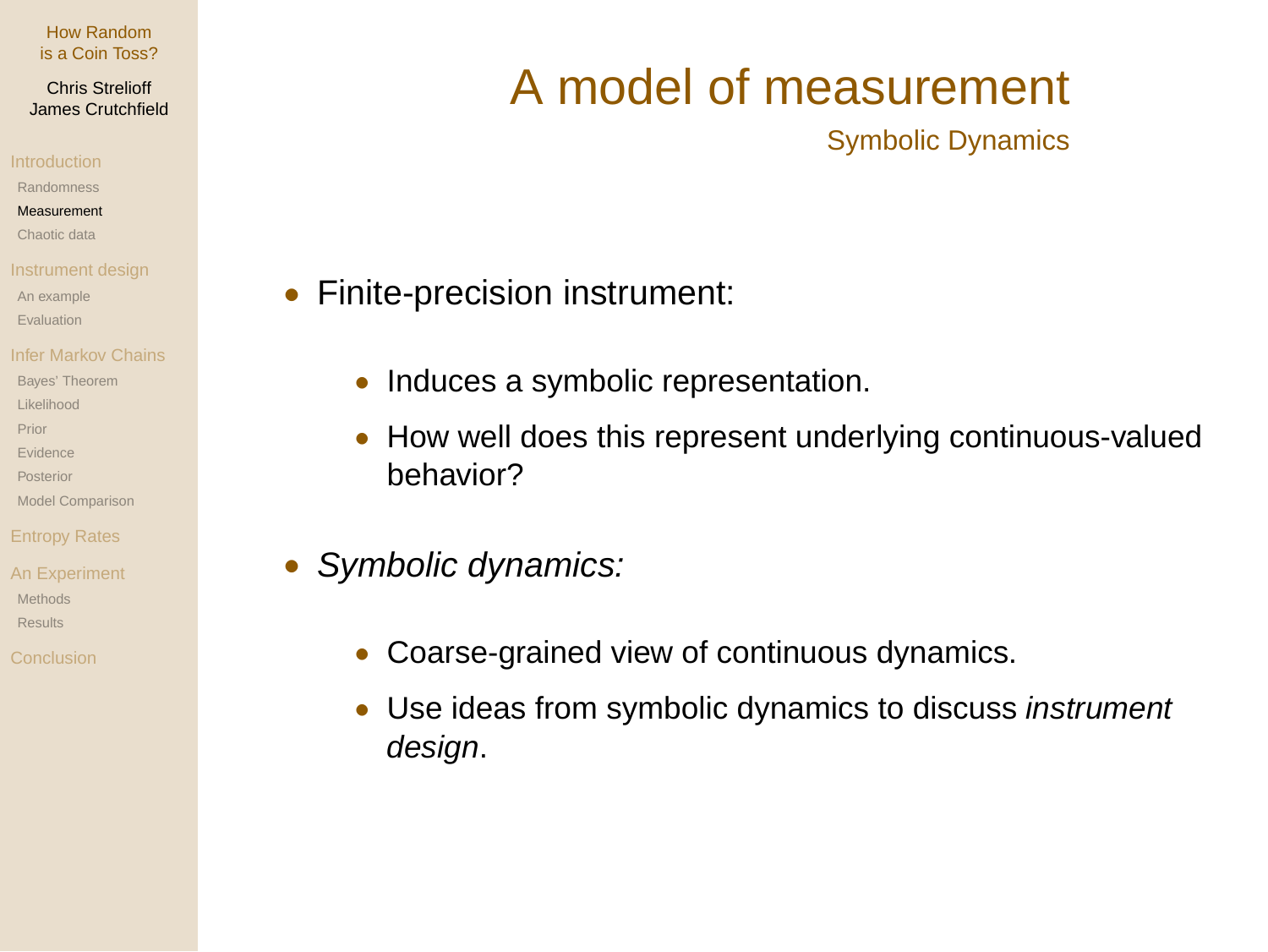Chris Strelioff James Crutchfield

Randomness

Measurement

Chaotic data

An example

Evaluation

Bayes' Theorem

Likelihood

Prior

Evidence

Posterior

Model Comparison

Methods Results

# Modeling chaotic time series

Continuous-state → discrete data

- Instrument design Maximize entropy rate:
	- Project continuous state onto finite set of disjoint regions.
	- Produce maximum information with each measurement.
- Model inference Minimize entropy rate:
	- Model discrete data produced by instrument.
	- Search for determinism and structure in data.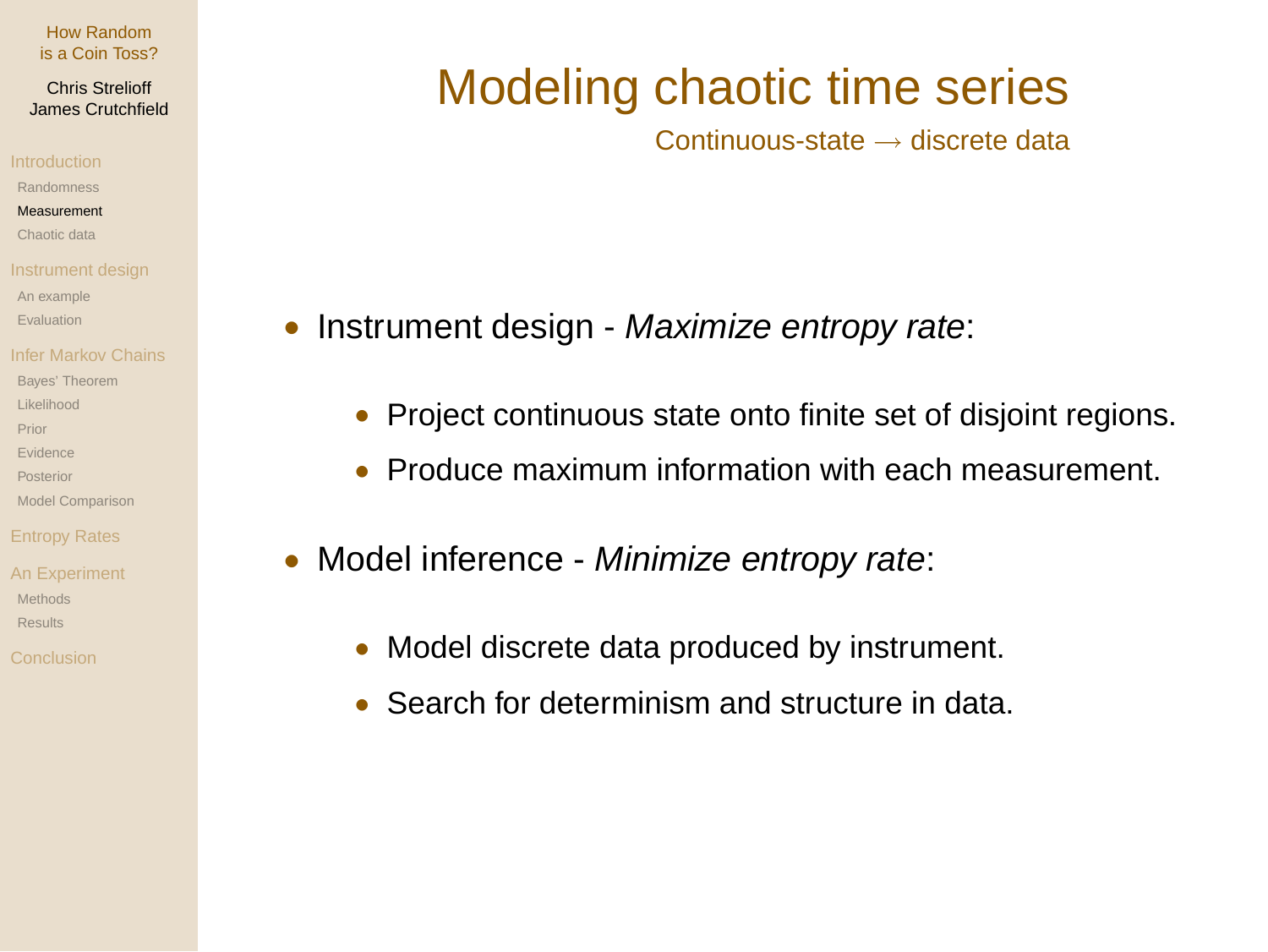## Chris Strelioff James Crutchfield

Randomness Measurement

Chaotic data

An example

Evaluation

Bayes' Theorem

Likelihood

Prior

Evidence

Posterior

Model Comparison

An Experiment Methods

Results

# Our model data source

1-dimensional chaotic map

• 1-d map with additive noise:

$$
x_{t+1} = f(x_t) + \xi_t
$$

where

$$
x_t \in [0,1], \quad \xi_t \sim \mathrm{N}(0,\sigma^2).
$$

• Why is this a relevant example?

• We can connect ordinary differential equations with a map.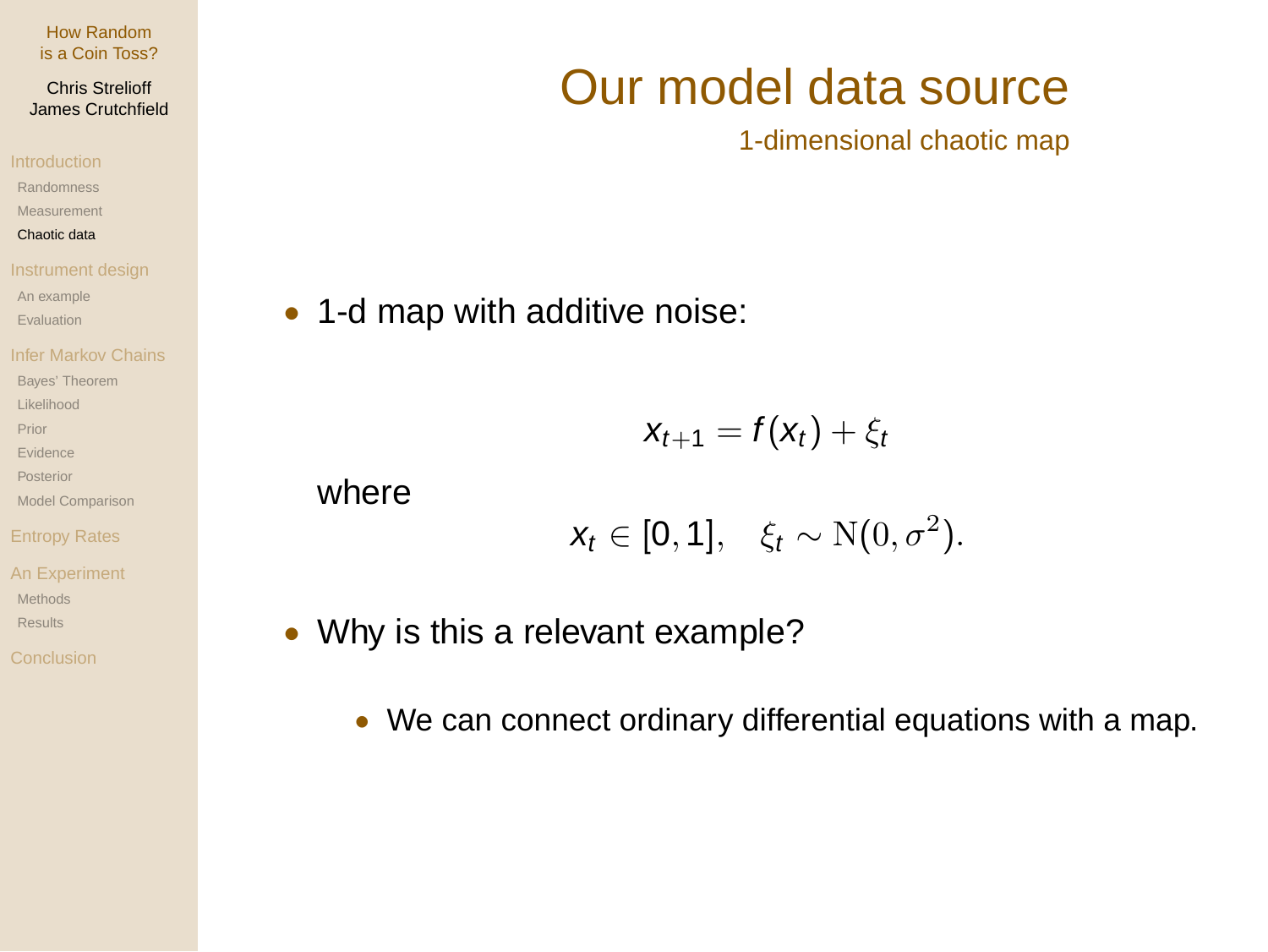## Chris Strelioff James Crutchfield

Randomness Measurement

Chaotic data

An example Evaluation

Bayes' Theorem

Likelihood

Prior

Evidence

Posterior

Model Comparison

# Entropy Rates

An Experiment Methods Results

# Rössler Attractor

# How can we treat this ODE as a 1-d map?

• The system of ode's

$$
\frac{dx}{dt} = -y - z
$$
\n
$$
\frac{dy}{dt} = x + ay
$$
\n
$$
\frac{dz}{dt} = b + z(x - c)
$$

• Typical chaotic parameters:

$$
a=0.2, b=0.2, c=5.7
$$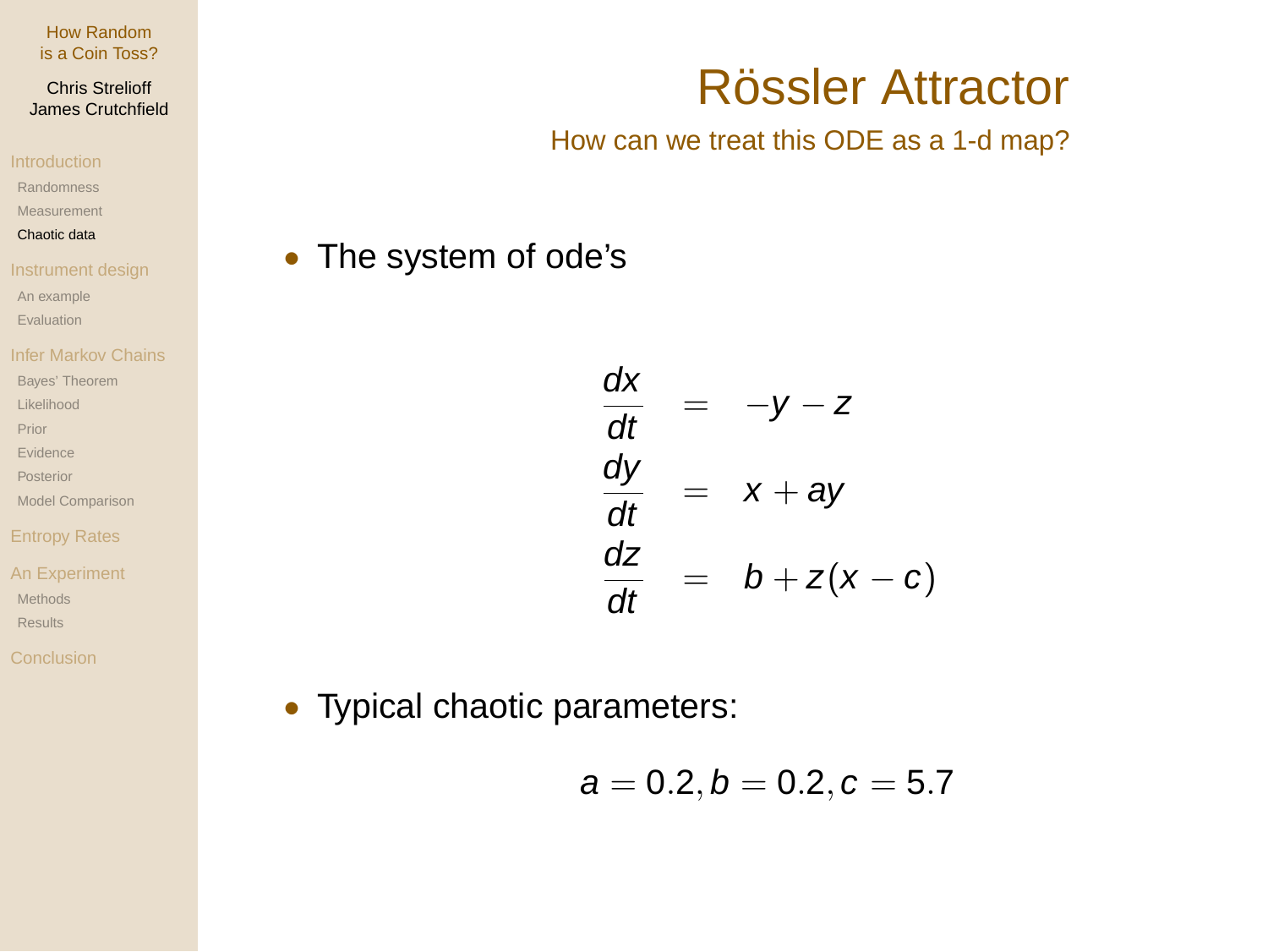# Chris Strelioff James Crutchfield

Randomness Measurement

Chaotic data

An example

Evaluation

# Infer Markov Chains

Bayes' Theorem

Likelihood

Prior

Evidence

Posterior

Model Comparison

# Entropy Rates

An Experiment Methods Results

# $x(t),y(t),z(t)$

# Rössler Attractor

# Representative chaotic dynamics

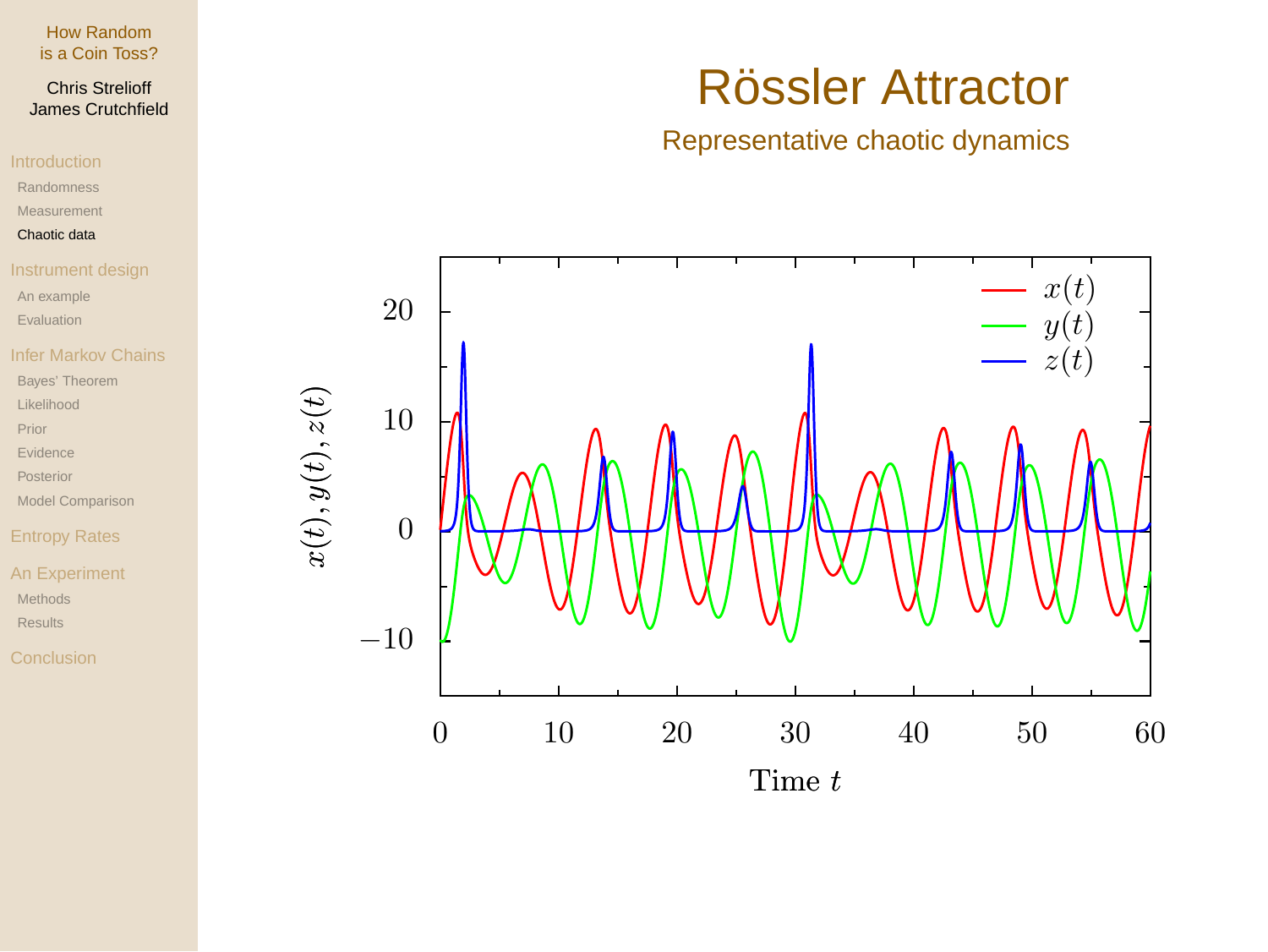# Chris Strelioff James Crutchfield

Randomness

Measurement

## Chaotic data

An example

Evaluation

Bayes' Theorem

Likelihood

Prior

Evidence

Posterior

Model Comparison

# Entropy Rates

An Experiment Methods Results

# Rössler Attractor

# Randomness - sensitivity to perturbation

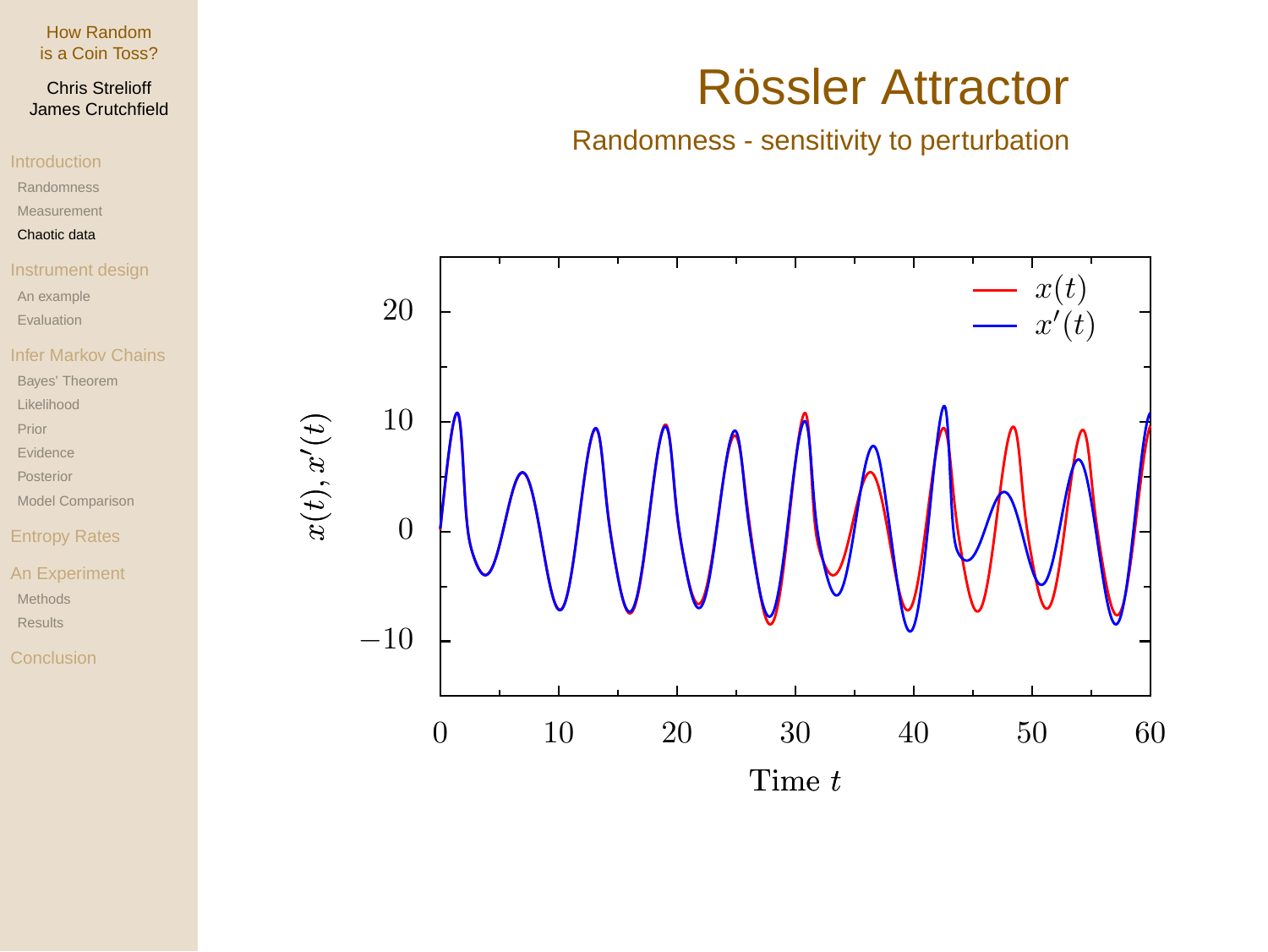# Chris Strelioff James Crutchfield

Randomness

Measurement

## Chaotic data

An example

Evaluation

Bayes' Theorem

Likelihood

Prior

Evidence

Posterior

Model Comparison

# Entropy Rates

An Experiment Methods Results

# Rössler Attractor

Typical Chaotic Dynamics

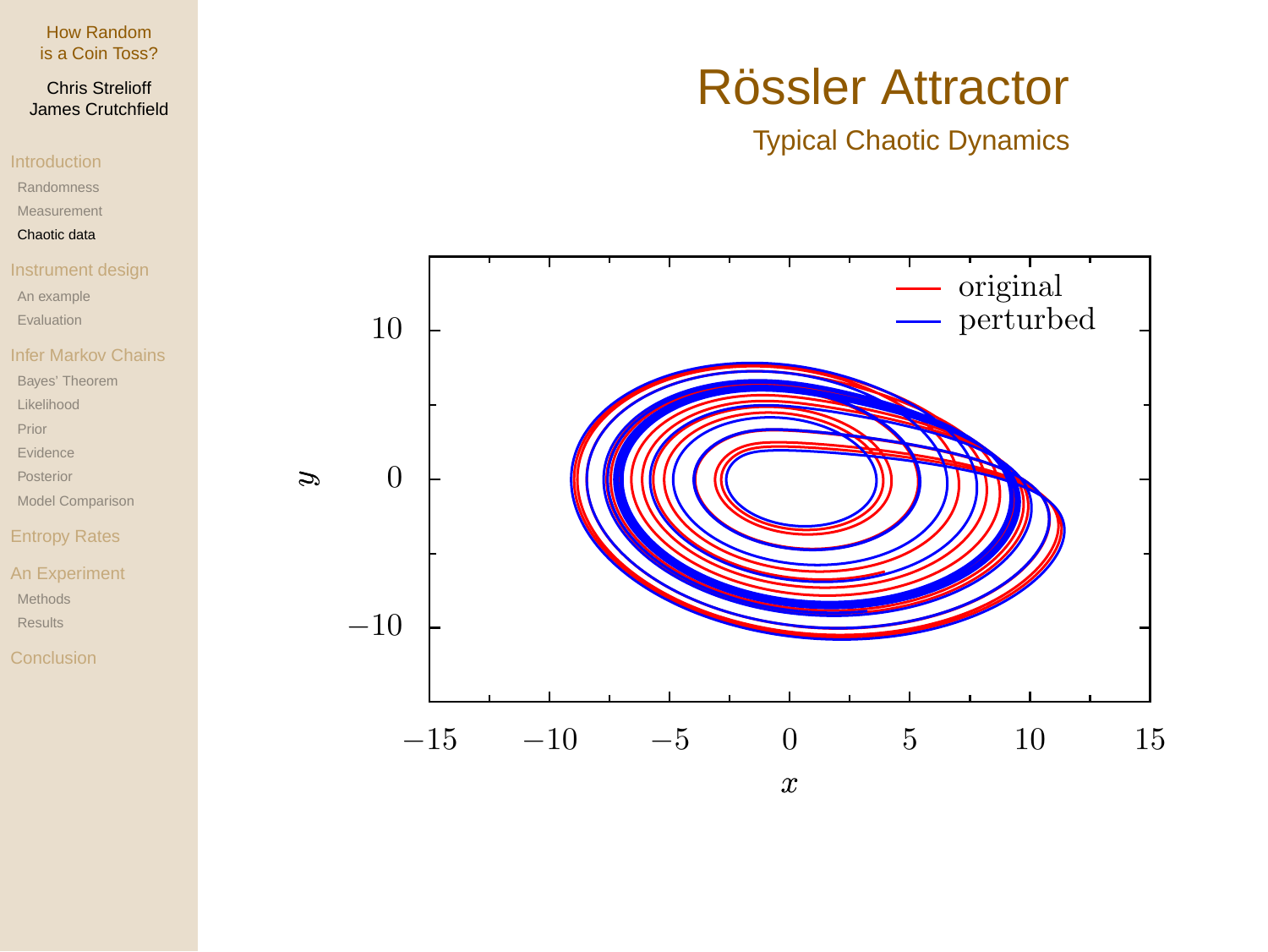# Chris Strelioff James Crutchfield

Randomness

Measurement

## Chaotic data

An example

Evaluation

Bayes' Theorem

Likelihood

Prior

Evidence

Posterior

Model Comparison

# Entropy Rates

An Experiment Methods Results

# Rössler Attractor

# Consider the sequence of  $x_{max}$

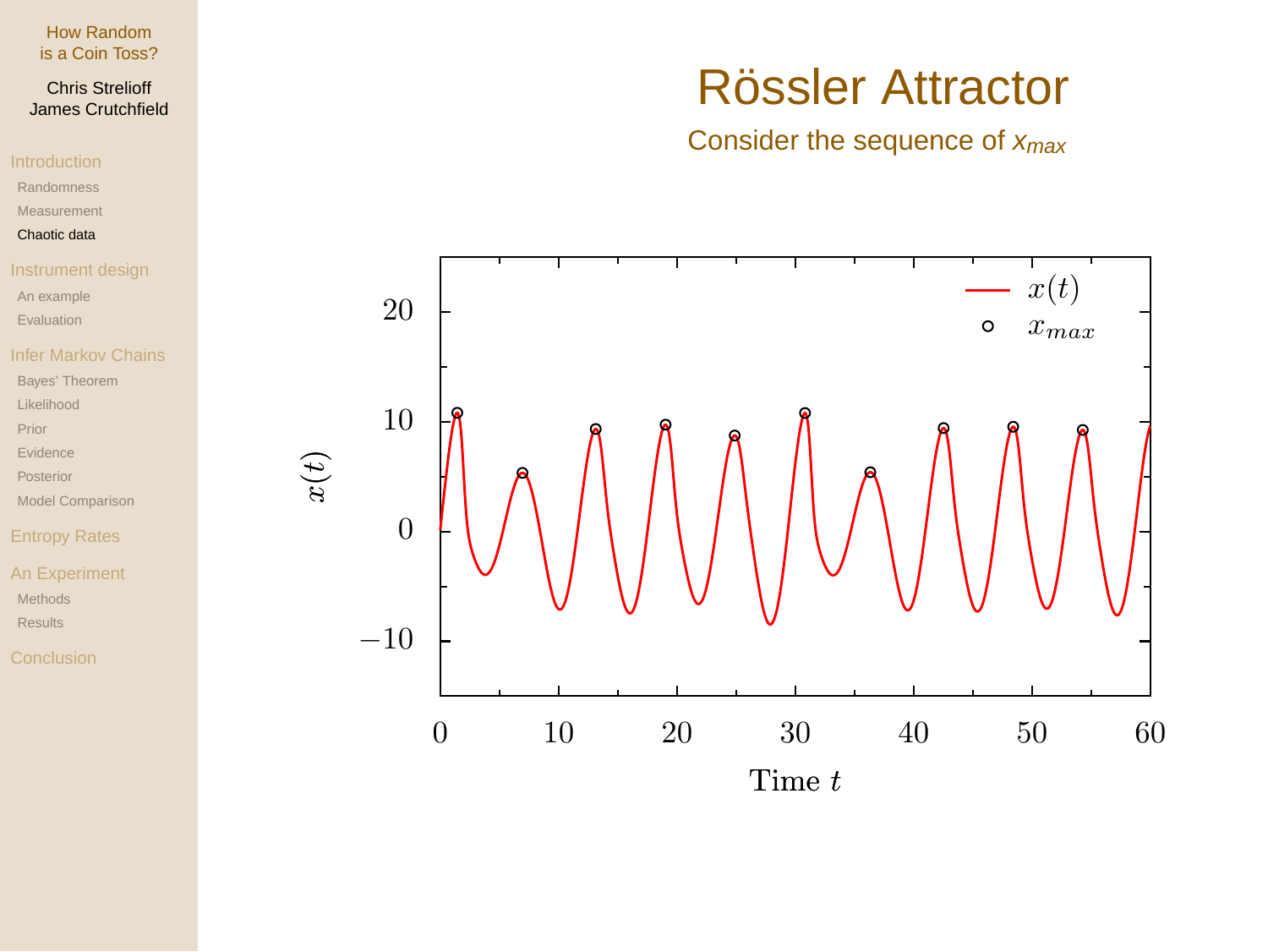# Chris Strelioff James Crutchfield

- Randomness
- Measurement

## Chaotic data

- 
- An example
- Evaluation

# Infer Markov Chains

- Bayes' Theorem
- Likelihood
- Prior
- Evidence
- Posterior
- Model Comparison

# Entropy Rates

- An Experiment Methods Results
- 

# Rössler Attractor

# 1-d map from  $x_{max}$  sequence

![](_page_10_Figure_21.jpeg)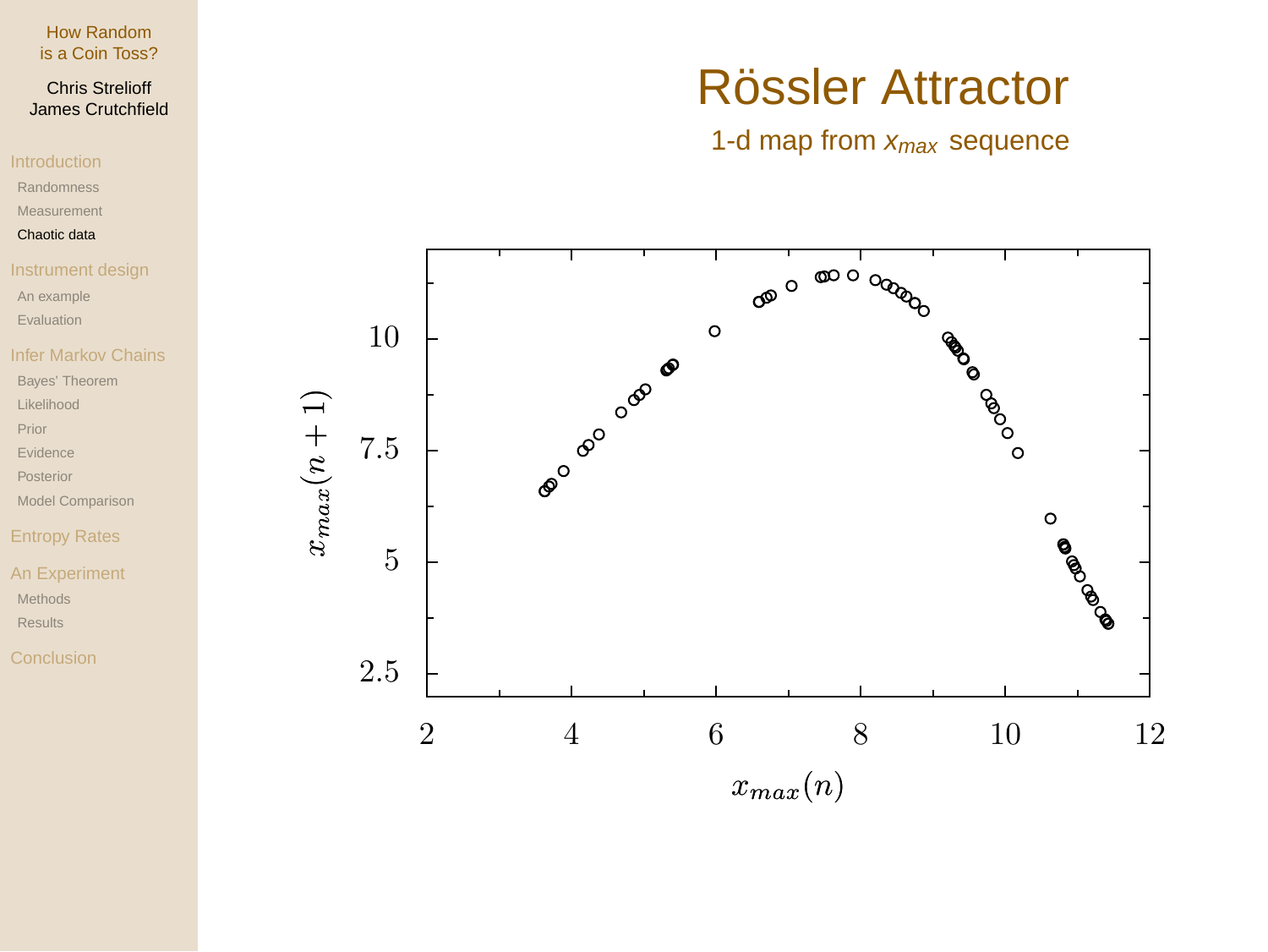## Chris Strelioff James Crutchfield

Randomness

Measurement

Chaotic data

## Instrument design

An example Evaluation

Bayes' Theorem

Likelihood

Prior

Evidence

Posterior

Model Comparison

Methods Results

# Designing an instrument

Symbolic dynamics: without noise

• Assume a discrete time map (state space M):

 $f : M \rightarrow M$ 

• Partition M into a finite number of non-overlapping regions

$$
\mathcal{P} = \{I_i : \cup_i I_i = M, I_i \cap I_j = \emptyset, i \neq j\}
$$

- For one-dimensional maps:
	- Choose *decision points* at *critical points* of map.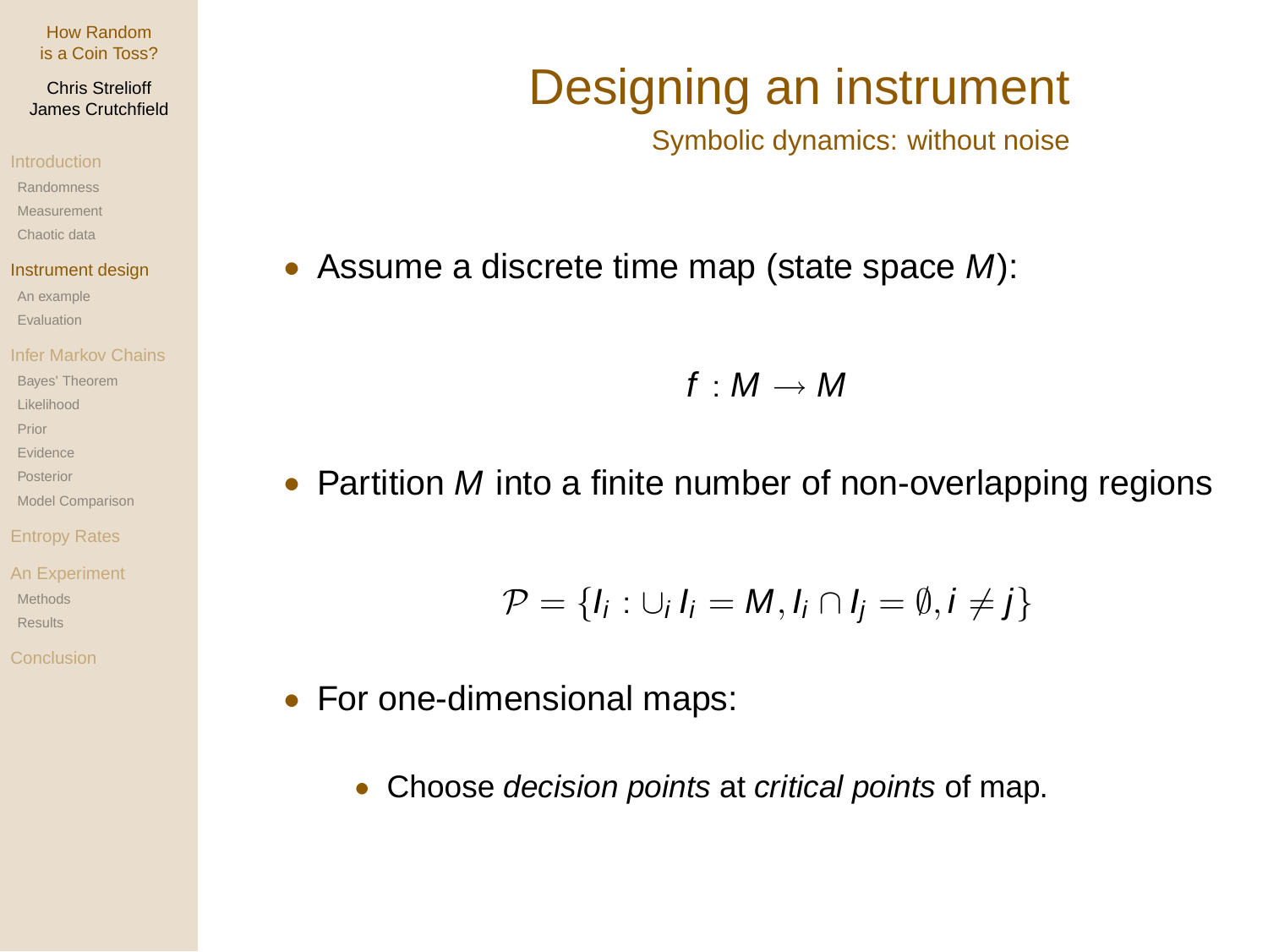# Chris Strelioff James Crutchfield

- Randomness
- Measurement
- Chaotic data

## An example

Evaluation

# Infer Markov Chains

- Bayes' Theorem
- Likelihood
- Prior
- Evidence
- Posterior
- Model Comparison

# Entropy Rates

An Experiment Methods Results

# Symbolic Dynamics

Logistic map:  $x_{n+1} = r x_n (1 - x_n)$ 

# • A good partition:

![](_page_12_Figure_22.jpeg)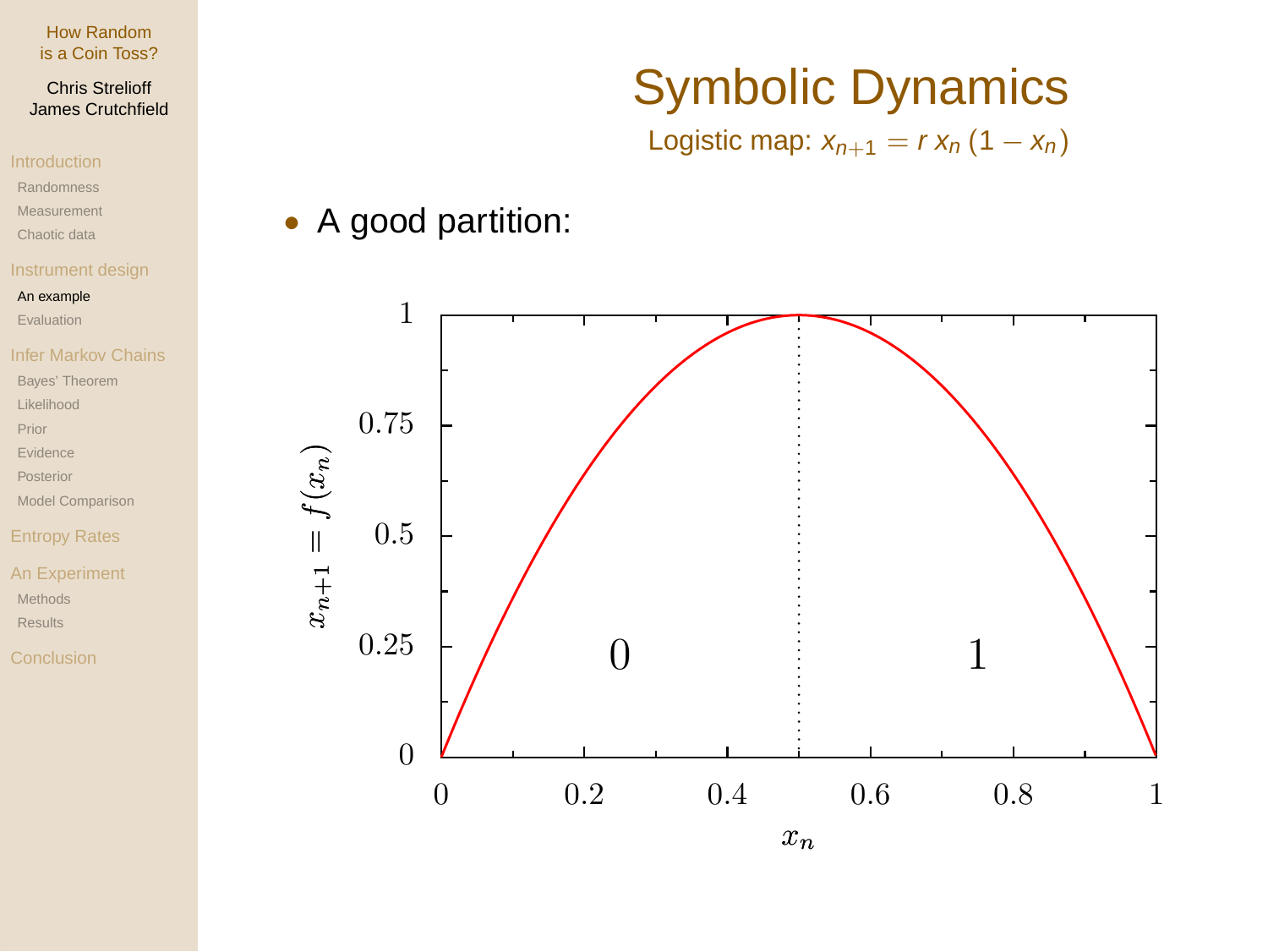## Chris Strelioff James Crutchfield

- Randomness
- Measurement
- Chaotic data
- 
- An example
- Evaluation
- 
- Bayes' Theorem
- Likelihood
- Prior
- Evidence
- Posterior
- Model Comparison
- 
- An Experiment Methods Results
- 

# Choose a partition  $P$

Create coarse-grained data

- What if we don't know  $f(x)$ ?
- Choose a  $P$  and create symbolic sequence:

$$
\boldsymbol{X} = x_0 x_1 \ldots x_{N-1} \underset{\mathcal{P}}{\rightarrow} \boldsymbol{S} = s_0 s_1 \ldots s_{N-1} \ \ , \ s_t \in \mathcal{A}.
$$

• Best partition gives true entropy rate

$$
h_\mu = \max_{\{\mathcal{P}\}} h_\mu(\mathcal{P}) \ .
$$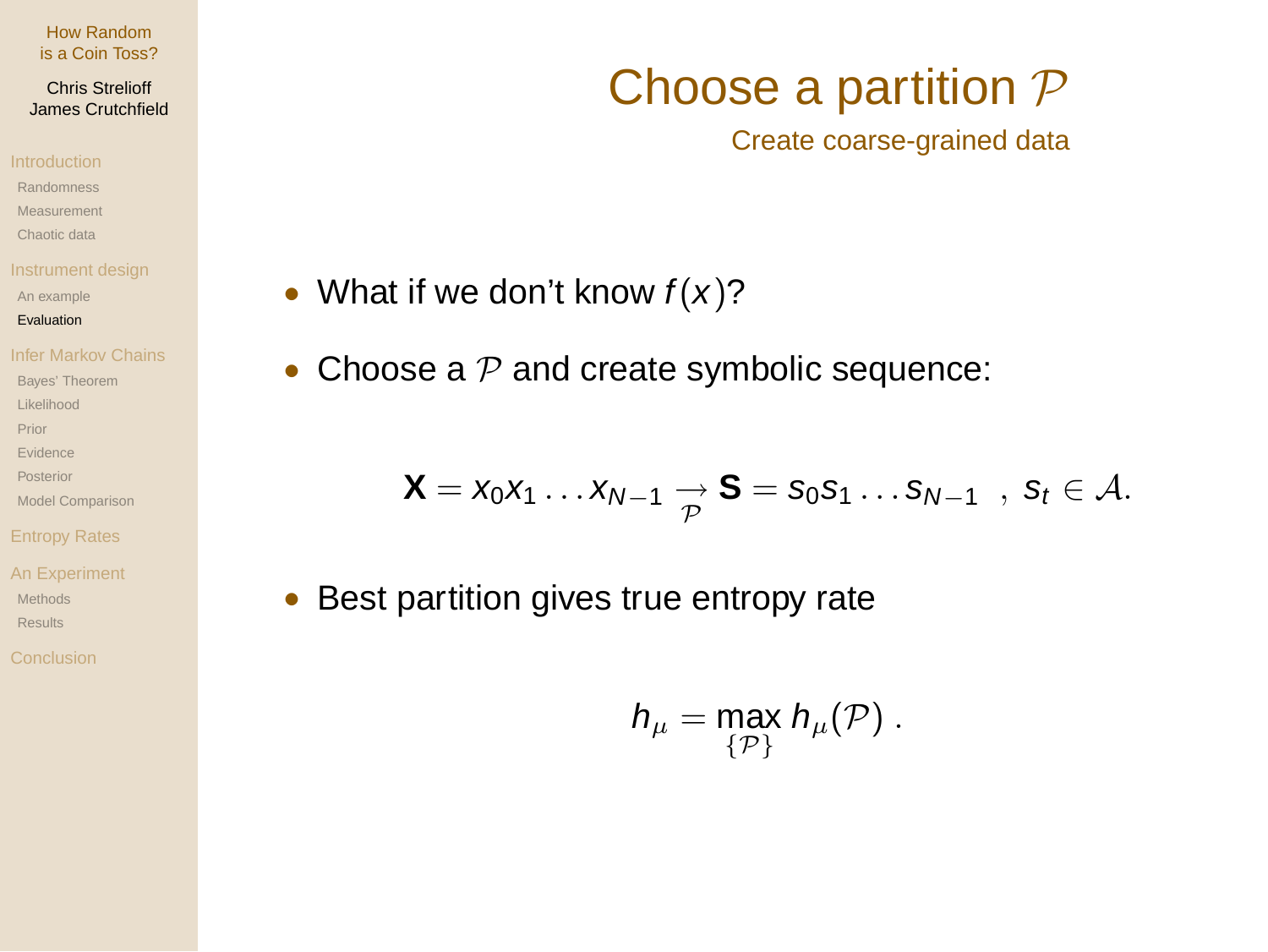## Chris Strelioff James Crutchfield

- Randomness
- Measurement
- Chaotic data
- 
- An example
- Evaluation

- Bayes' Theorem
- Likelihood
- Prior
- Evidence
- Posterior
- Model Comparison

- An Experiment Methods
- Results
- 

# Testing the resulting partition Lyapunov Exponent

• Piesin's Identity

$$
h_\mu = \sum_i \lambda_i^+
$$

• Lyapunov Exponent

$$
\lambda = \lim_{N \to \infty} \frac{1}{N} \sum_{t=1}^{N} \log_2 |f'(x_t)|.
$$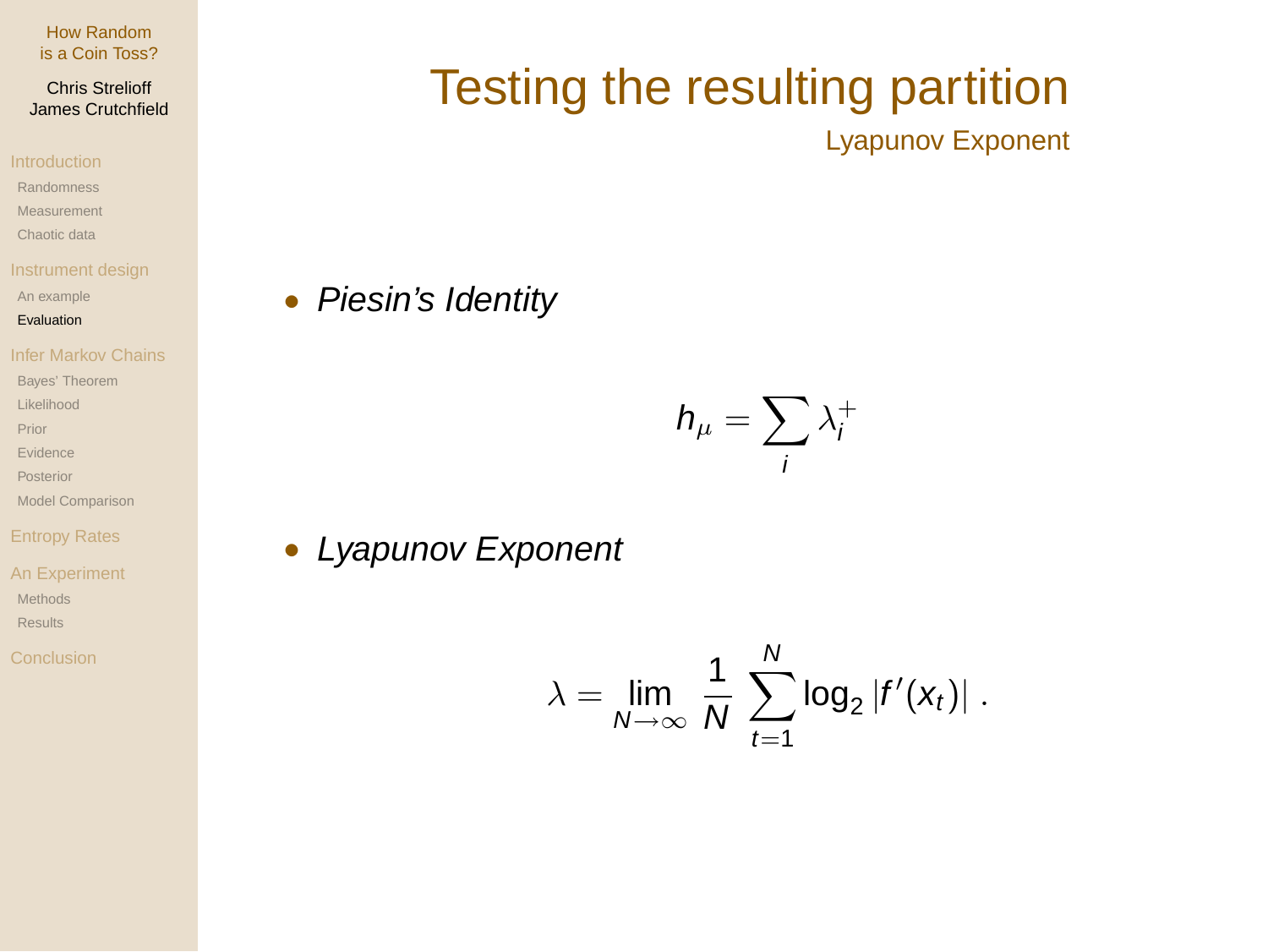## Chris Strelioff James Crutchfield

- Randomness
- Measurement
- Chaotic data
- 
- An example
- Evaluation

## Bayes' Theorem

- Likelihood
- Prior
- Evidence
- Posterior
- Model Comparison

- An Experiment Methods Results
- 

# Bayes' Theorem Symbolic data → Markov model

• Goal is to find posterior:

$$
P(\theta_k|D, M_k) = \frac{P(D|\theta_k, M_k)P(\theta_k|M_k)}{P(D|M_k)}
$$

- $M_k$ : Markov chain order- $k$
- $\theta_k$ : model parameters
- D: data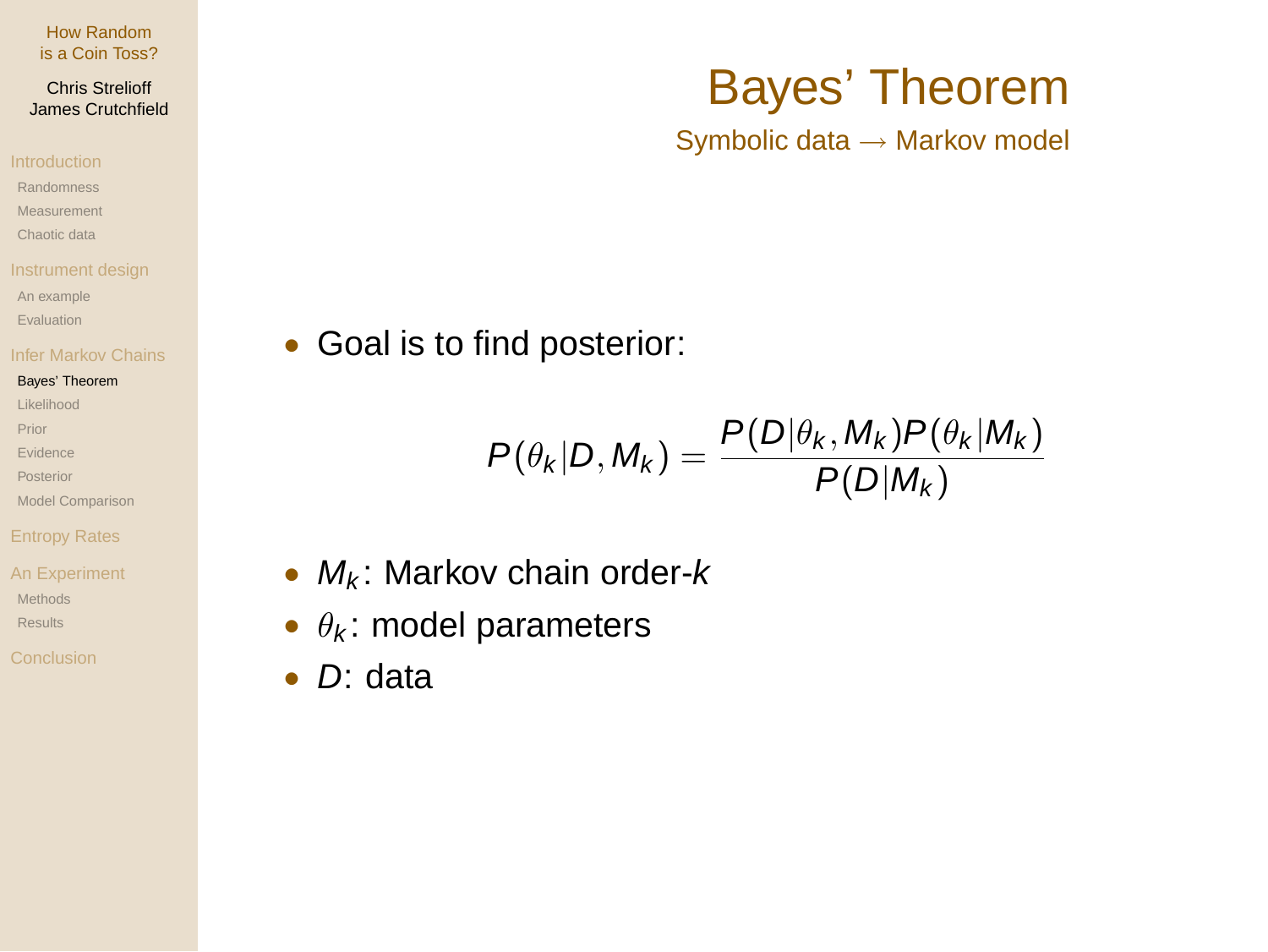Chris Strelioff James Crutchfield

Randomness

Measurement

Chaotic data

An example

Evaluation

Bayes' Theorem

## Likelihood

Prior

Evidence

Posterior

Model Comparison

# Entropy Rates

An Experiment Methods

Results

# • Likelihood

$$
P(D|\theta_k, M_k) = \prod_{s \in A} \prod_{\{s,k\} \in \mathcal{A}^k} p(s | \mathbf{s}^k)^{n(\{s,k\})}
$$

• 
$$
n(\overline{s}^k s)
$$
: counts of word  $\overline{s}^k s$  in data *D*.

# • Assumes:

- Finite memory.
- Stationarity.

# Likelihood

k-th order Markov Chains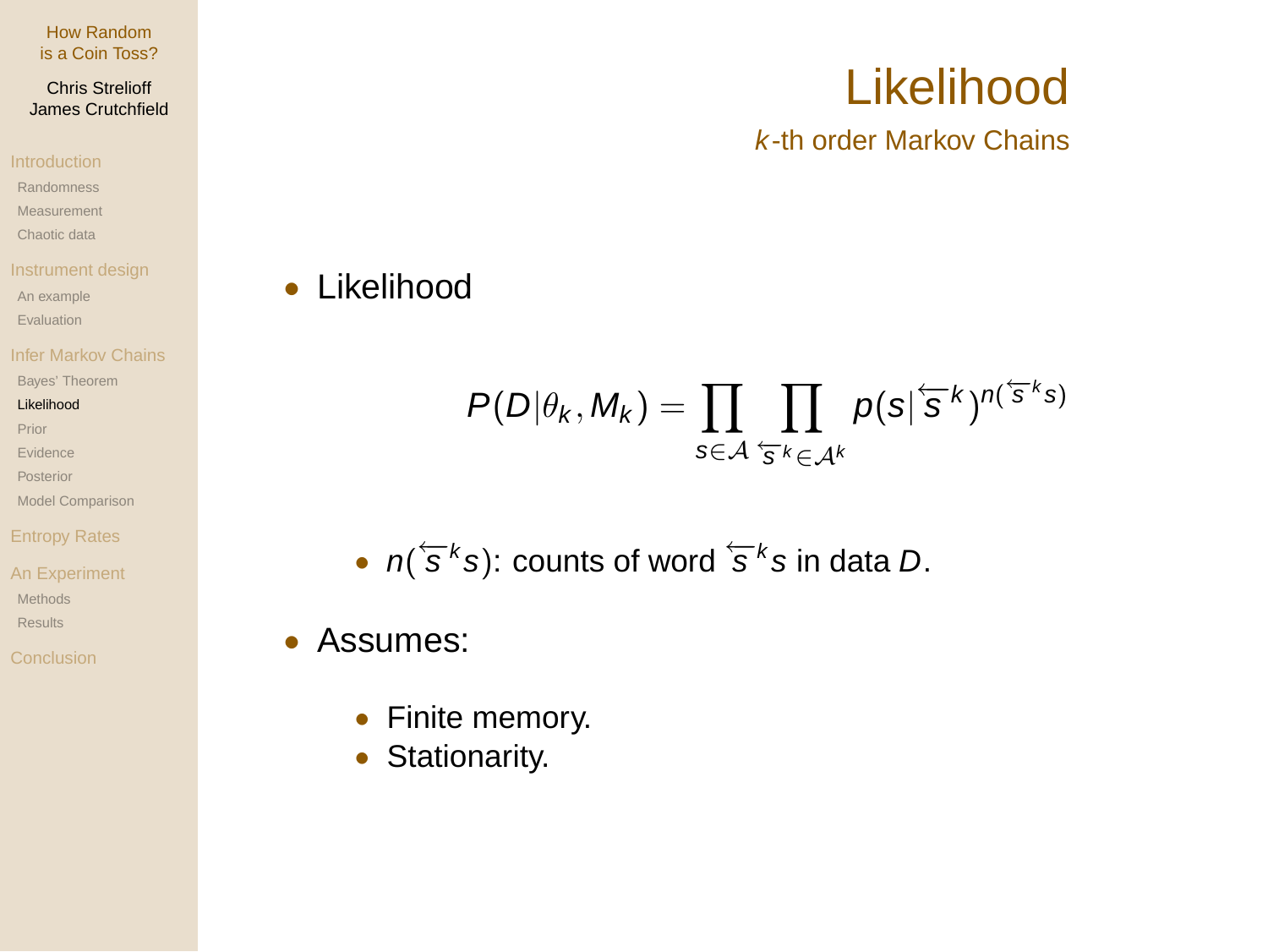## Chris Strelioff James Crutchfield

- Randomness
- Measurement
- Chaotic data
- 
- An example
- Evaluation
- Infer Markov Chains
- Bayes' Theorem
- Likelihood

## Prior

- Evidence
- Posterior
- Model Comparison

# Entropy Rates

- An Experiment Methods
- Results

# Prior k-th order Markov Chains

# • Prior is product of Dirichlet distributions

$$
P(\theta_k|M_k) = \prod_{\varsigma_k \in \mathcal{A}^k} \left\{ \frac{\Gamma(\alpha(\varsigma^k))}{\prod_{s \in \mathcal{A}} \Gamma(\alpha(\varsigma^k s))} \times \delta(1 - \sum_{s \in \mathcal{A}} p(s|\varsigma^k)) \prod_{s \in \mathcal{A}} p(s|\varsigma^k)^{\alpha(\varsigma^k s) - 1} \right\}
$$

• where

$$
\alpha(\overleftarrow{s}^k) = \sum_s \alpha(\overleftarrow{s}^k s)
$$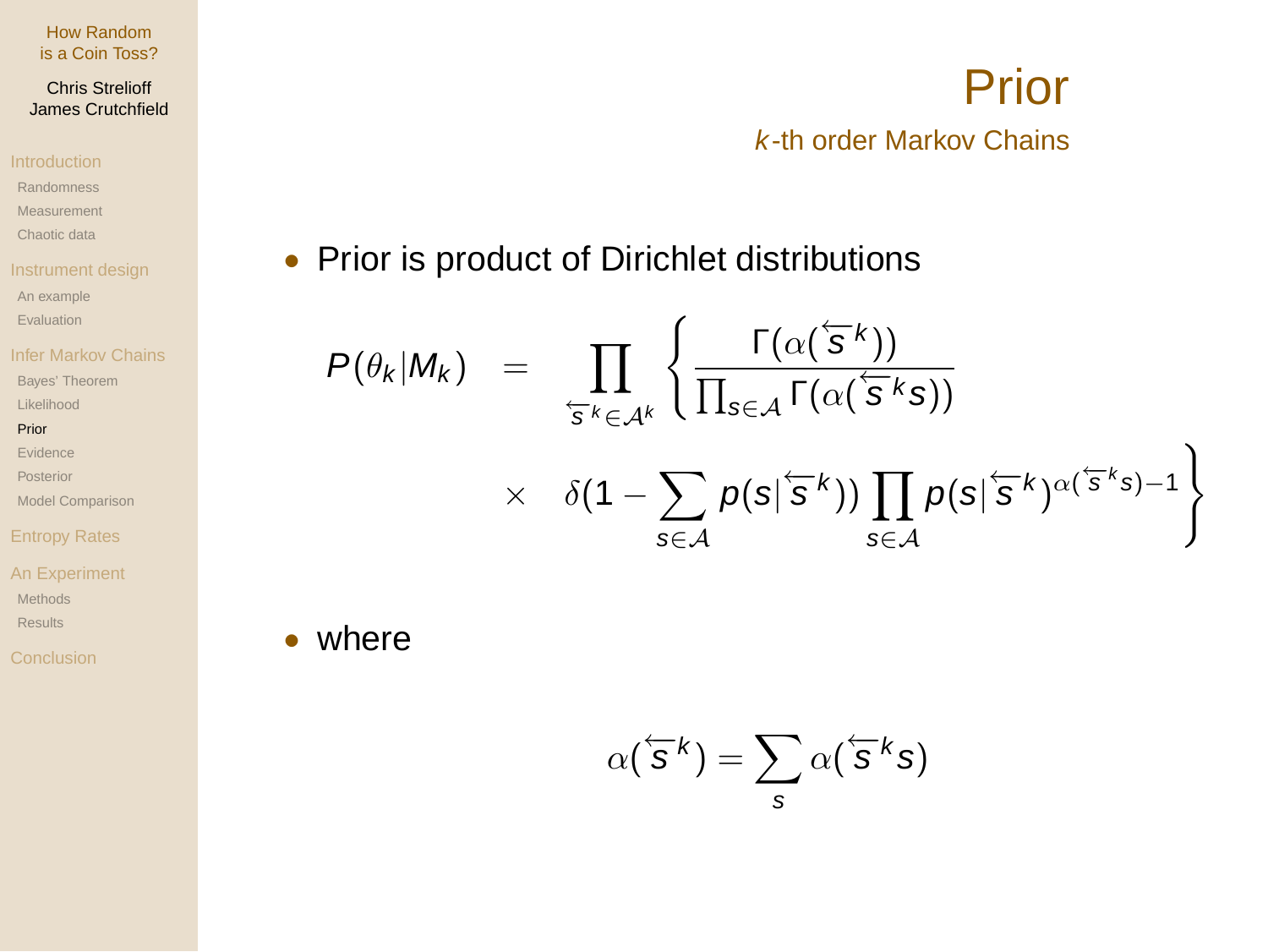## Chris Strelioff James Crutchfield

Randomness

Measurement

Chaotic data

An example

Evaluation

Bayes' Theorem

Likelihood

Prior

## Evidence

Posterior

Model Comparison

# Entropy Rates

An Experiment Methods Results

# **Evidence** k-th order Markov Chains

• Evidence or marginal likelihood

$$
P(D|M_k) = \int d\theta_k P(D|\theta_k, M_k) P(\theta_k|M_k)
$$
  

$$
= \prod_{\mathbf{s}^k \in A^k} \left\{ \frac{\Gamma(\alpha(\mathbf{s}^k))}{\prod_{s \in A} \Gamma(\alpha(\mathbf{s}^k s))} \right\}
$$
  

$$
\times \frac{\prod_{s \in A} \Gamma(n(\mathbf{s}^k s) + \alpha(\mathbf{s}^k s))}{\Gamma(n(\mathbf{s}^k) + \alpha(\mathbf{s}^k))} \right\}
$$

• This term is fundamental to model comparison, estimation of  $h_{\mu}$ .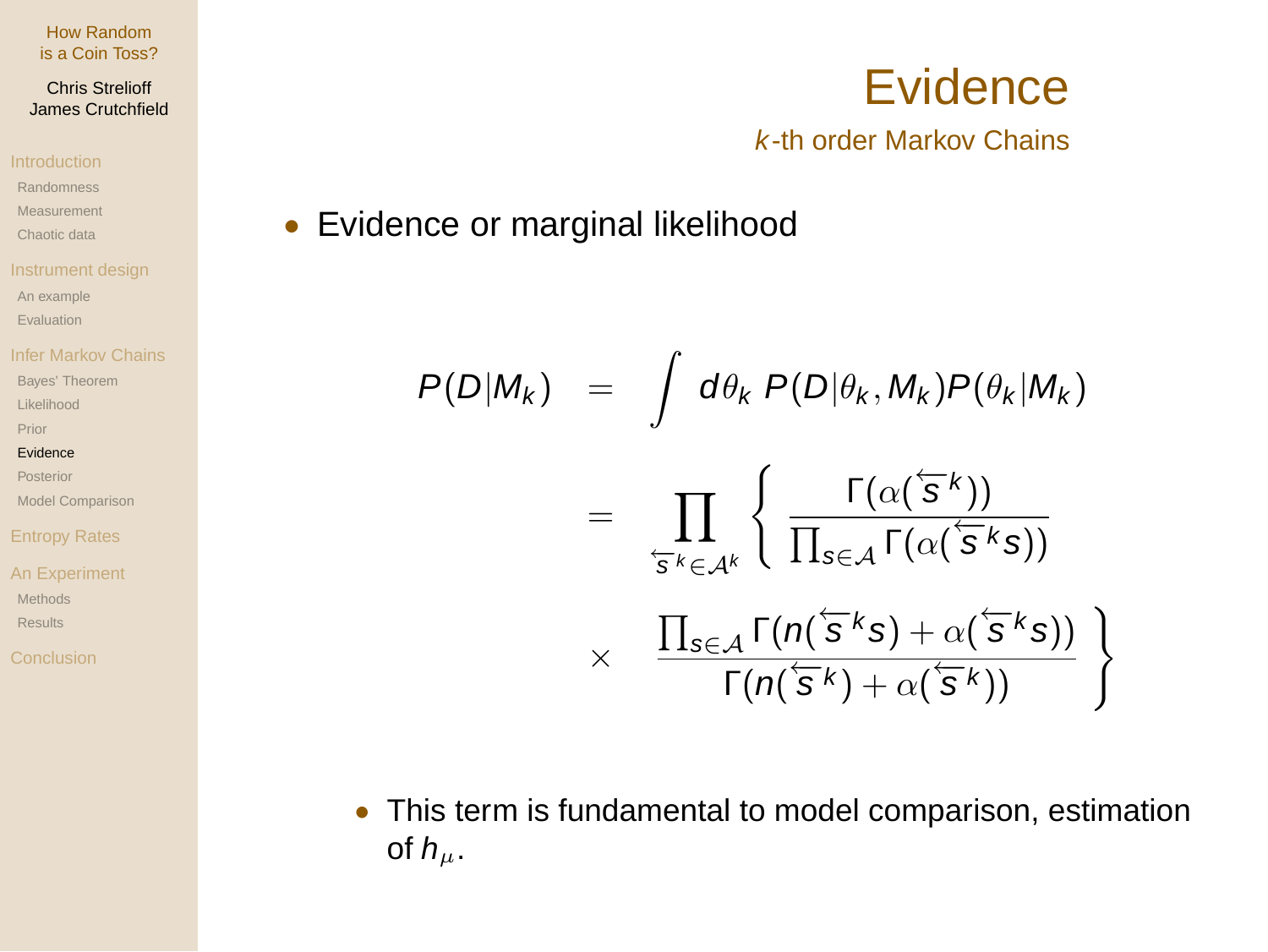## Chris Strelioff James Crutchfield

- Randomness
- Measurement
- Chaotic data

- An example
- Evaluation

- Bayes' Theorem
- Likelihood
- Prior
- Evidence
- Posterior
- Model Comparison

- An Experiment Methods
- Results
- 

# • Combine likelihood, prior, evidence using Bayes' theorem to obtain posterior density

$$
P(\theta_k|D, M_k) = \prod_{\varsigma_{\mathbf{s}} k \in \mathcal{A}^k} \left\{ \frac{\Gamma(n(\varsigma_k) + \alpha(\varsigma_k)}{\prod_{s \in \mathcal{A}} \Gamma(n(\varsigma_k) + \alpha(\varsigma_k)} \right\}
$$

$$
\left. \times \delta(1-\sum_{s\in\mathcal{A}} p(s|^{\leftarrow s k})) \prod_{s\in\mathcal{A}} p(s|^{\leftarrow s k})^{n(\leftarrow s k s)+\alpha(\leftarrow s k s)-1}\right\}
$$

# Posterior k-th order Markov Chains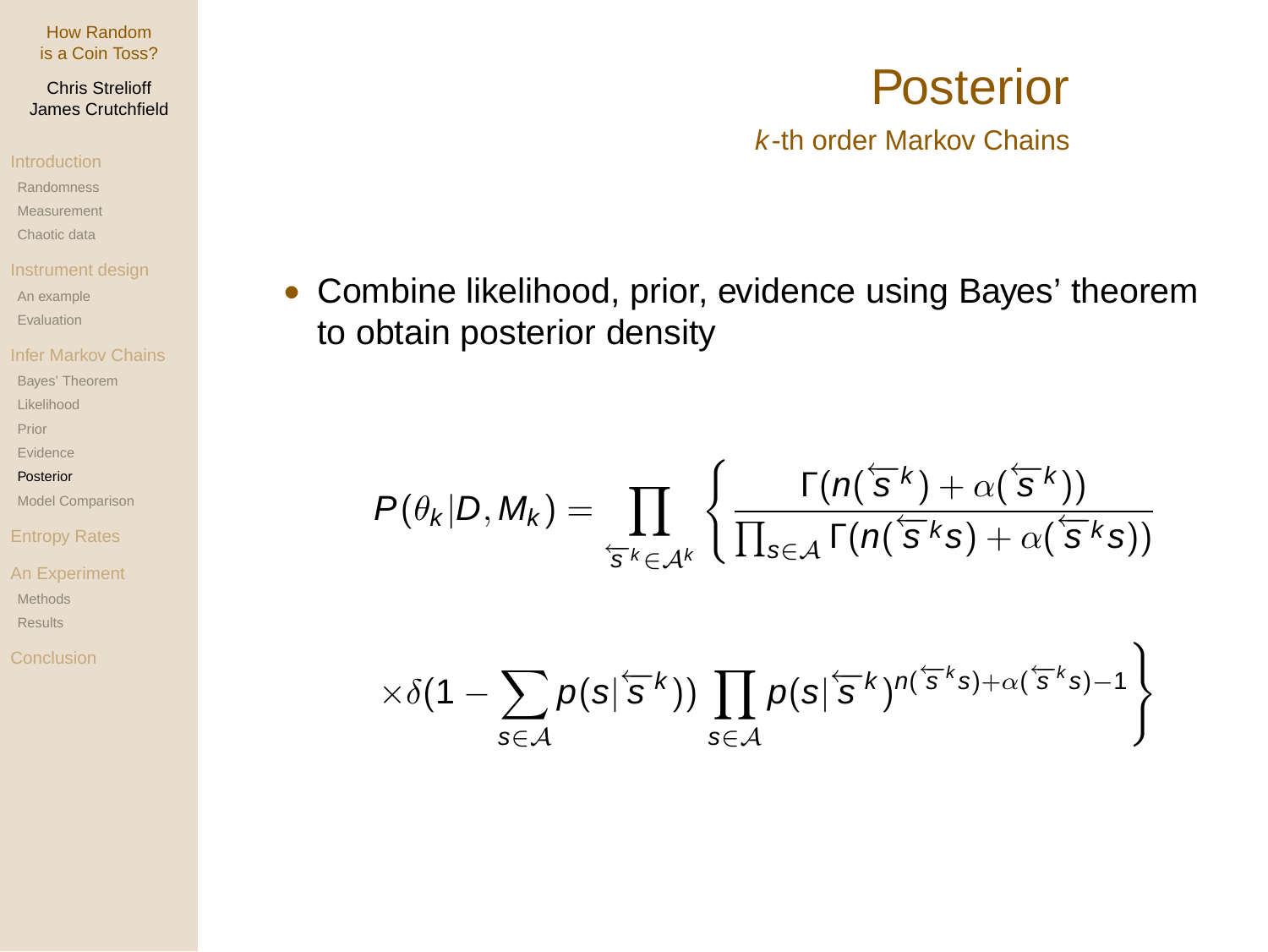## Chris Strelioff James Crutchfield

- Randomness
- Measurement
- Chaotic data
- 
- An example
- Evaluation
- 
- Bayes' Theorem
- Likelihood
- Prior
- Evidence
- Posterior
- Model Comparison

- An Experiment Methods
- Results

# • Consider set of orders  $\mathcal{M} = \{M_k\}$

• Probability of order  $k$  is given by

$$
P(M_k|D, \mathcal{M}) = \frac{P(D|M_k, \mathcal{M}) P(M_k|M)}{\sum_{M_{k'}} P(D|M_{k'}, \mathcal{M}) P(M_{k'}|\mathcal{M})}
$$

• Penalize for model size

$$
P(M_k|\mathcal{M}) = \exp(-|\mathcal{A}|^k(|\mathcal{A}|-1))
$$

# Model comparison

How do we select the order  $k$ ?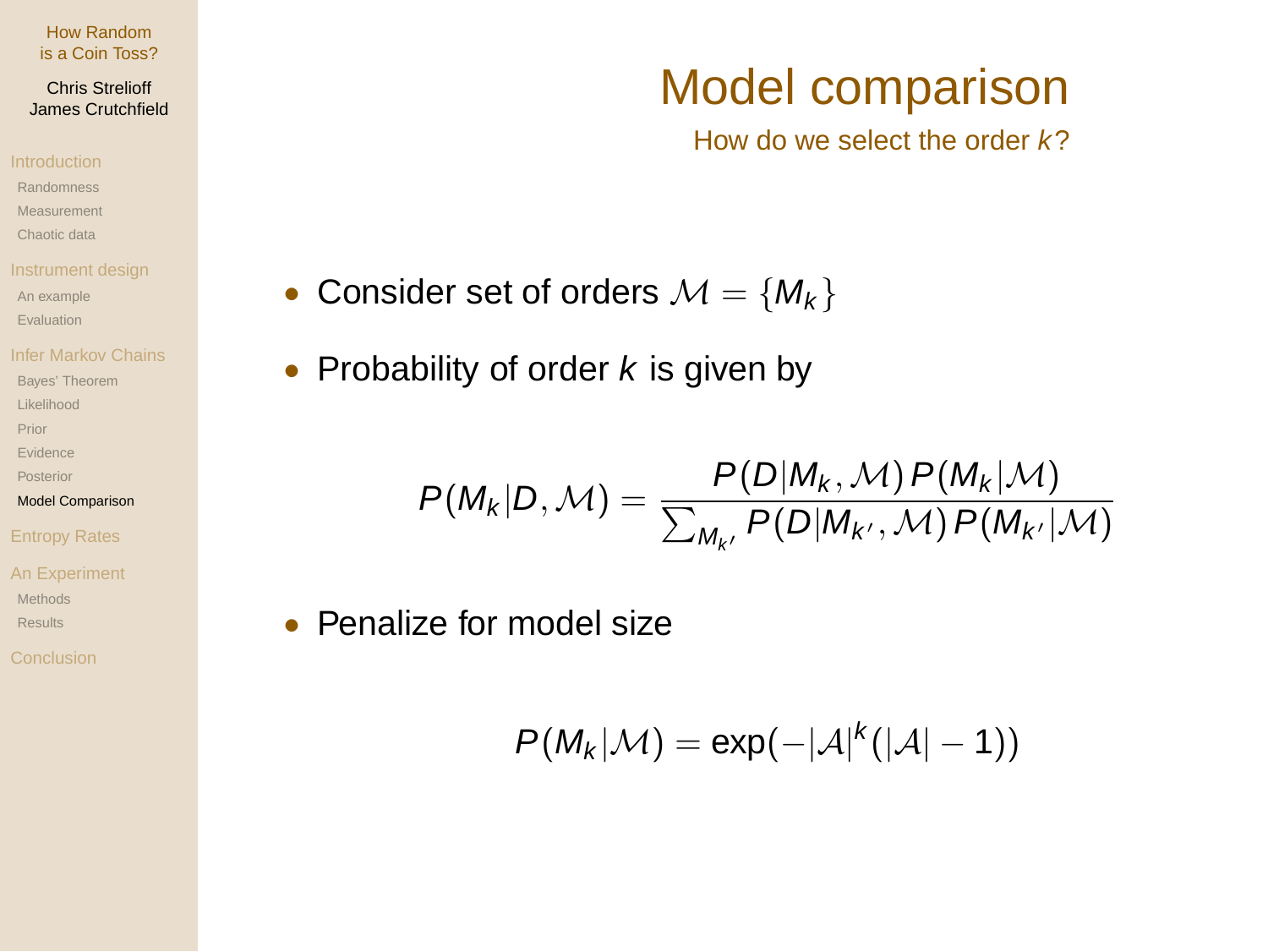## Chris Strelioff James Crutchfield

- Randomness
- Measurement
- Chaotic data
- 
- An example
- Evaluation
- 
- Bayes' Theorem
- Likelihood
- Prior
- Evidence
- Posterior
- Model Comparison

# Entropy Rates

- An Experiment Methode Results
- 

# Estimating  $h_{\mu}$ Define a partition function

• Evidence becomes partition function

$$
\mathcal{Z} = \int d\theta_k \ P(D|\theta_k, M_k) P(\theta_k|M_k)
$$

• Re-write product of likelihood and prior

 $P(D, \theta_k|M_k) \propto 2^{-\beta_k(D[Q||P]+h_\mu[Q])} 2^{+|\mathcal{A}|^{k+1}(\mathcal{D}[U||P]+h_\mu[U])}$ 

• where 
$$
\beta_k = \sum_{\mathbf{\bar{s}}^k, \mathbf{s}} n(\mathbf{\bar{s}}^k \mathbf{s}) + \alpha(\mathbf{\bar{s}}^k \mathbf{s}).
$$

- Distributions
	- Q: posterior mean, U: uniform.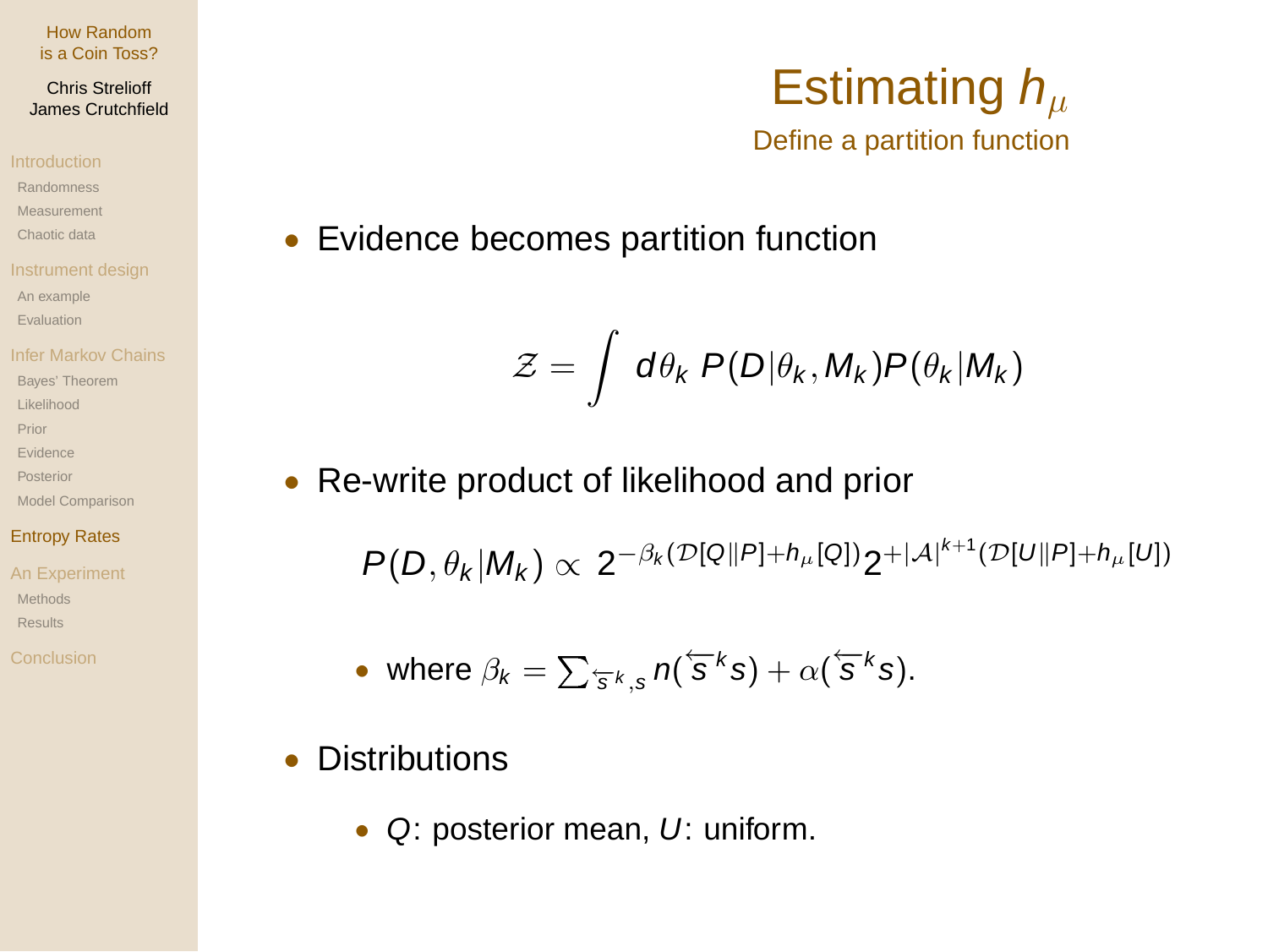## Chris Strelioff James Crutchfield

- Randomness
- Measurement
- Chaotic data
- 
- An example
- Evaluation
- 
- Bayes' Theorem
- Likelihood
- Prior
- Evidence
- Posterior
- Model Comparison

# Entropy Rates

An Experiment Methods Results

# Estimating  $h_\mu$ Define a partition function

• An average of 
$$
\mathcal{D}[Q||P] + h_{\mu}[Q]
$$

$$
-\frac{1}{\log 2}\frac{\partial}{\partial \beta_k}log \mathcal{Z} = \mathbf{E}_{post}[\mathcal{D}[Q||P] + h_{\mu}[Q]]
$$

# • Analytic result

$$
\mathsf{E}_{post}[\mathcal{D}[\mathcal{Q}||\mathcal{P}] + h_{\mu}[\mathcal{Q}]] = \frac{1}{\log 2} \sum_{\overline{s}} q(\overline{s}^k) \psi^{(0)} \left[ \beta_k q(\overline{s}^k) \right] - \frac{1}{\log 2} \sum_{\overline{s}^k, s} q(\overline{s}^k) q(s|\overline{s}^k) \psi^{(0)} \left[ \beta_k q(\overline{s}^k) q(s|\overline{s}^k) \right]
$$

• where  $\psi^{(0)}$  is the digamma function.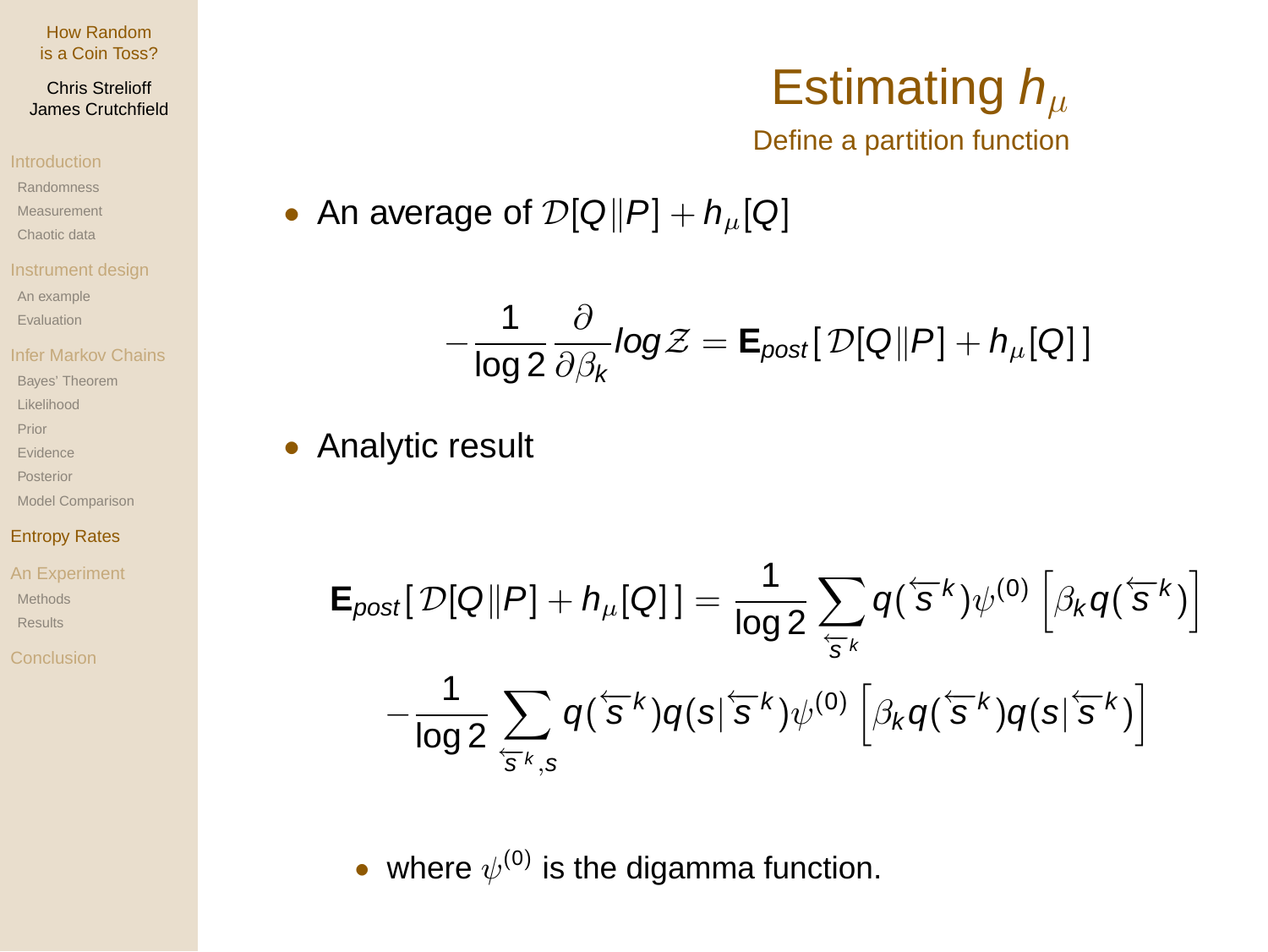## Chris Strelioff James Crutchfield

- Randomness
- Measurement
- Chaotic data
- 
- An example
- Evaluation
- 
- Bayes' Theorem
- Likelihood
- Prior
- Evidence
- Posterior
- Model Comparison

- An Experiment Methode
- Results
- 
- We know how to create an instrument define  $P$ .
	- GOAL: Maximize  $h_{\mu}$  informative measurements.
- We know how to infer a Markov chain model of coarse grained data.
	- GOAL: Minimize  $h_{\mu}$  find patterns.

# An experiment

Instrument and Inference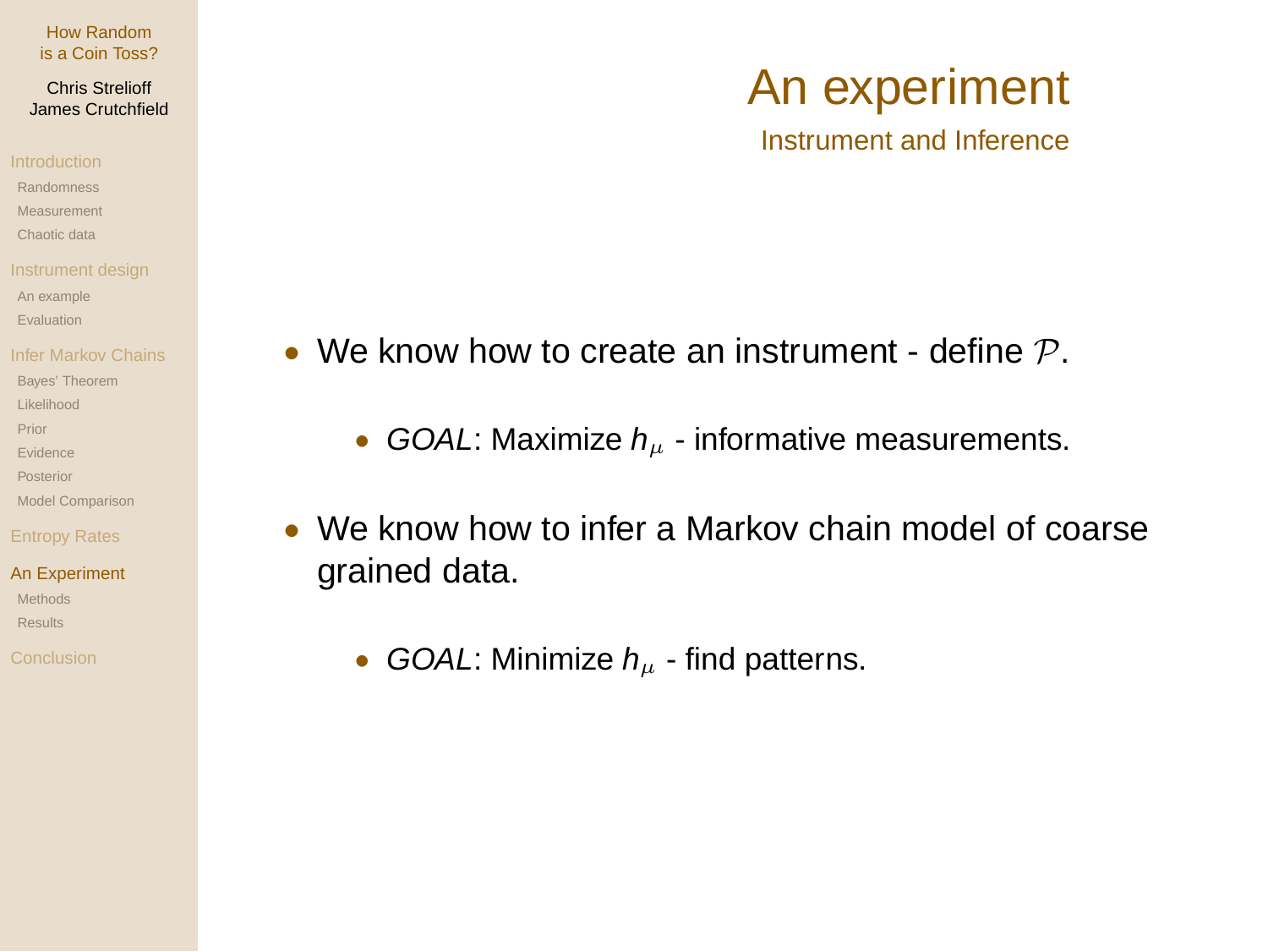## Chris Strelioff James Crutchfield

- Randomness
- Measurement
- Chaotic data
- 
- An example
- Evaluation
- 
- Bayes' Theorem
- Likelihood
- Prior
- Evidence
- Posterior
- Model Comparison

An Experiment

## Methods

- Results
- 

# • Generate a single time series of length  $N = 10^4$

$$
f(x_t) = r x_t (1 - x_t)
$$
,  $r = 4.0$ ,  $\sigma = 10^{-3}$ 

# • Design an instrument

• Choose a decision point d

$$
\mathcal{P}(d) = \{``0" \sim x \in [0, d), "1" \sim x \in [d, 1]\}
$$

- Infer a Markov chain and estimate  $h_{\mu}$ .
	- Consider orders  $k = 1 8$ .

# **Methods** Our experiment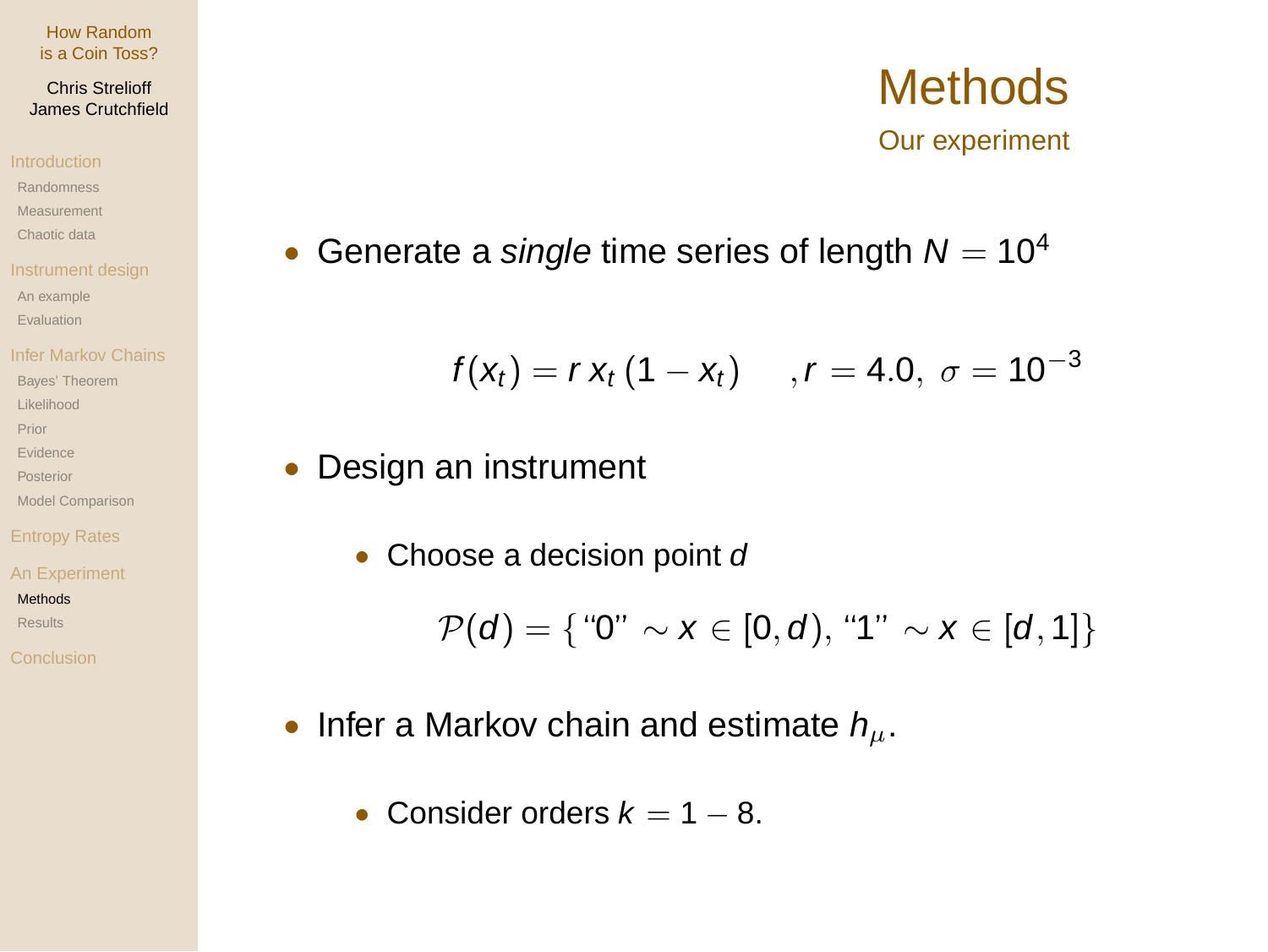# Chris Strelioff James Crutchfield

- Randomness
- Measurement
- Chaotic data
- 
- An example
- Evaluation

- Bayes' Theorem
- Likelihood
- Prior
- Evidence
- Posterior
- Model Comparison

# Entropy Rates

An Experiment Methods

## Results

# Instrument design

Maximize  $h_\mu$ 

![](_page_25_Figure_22.jpeg)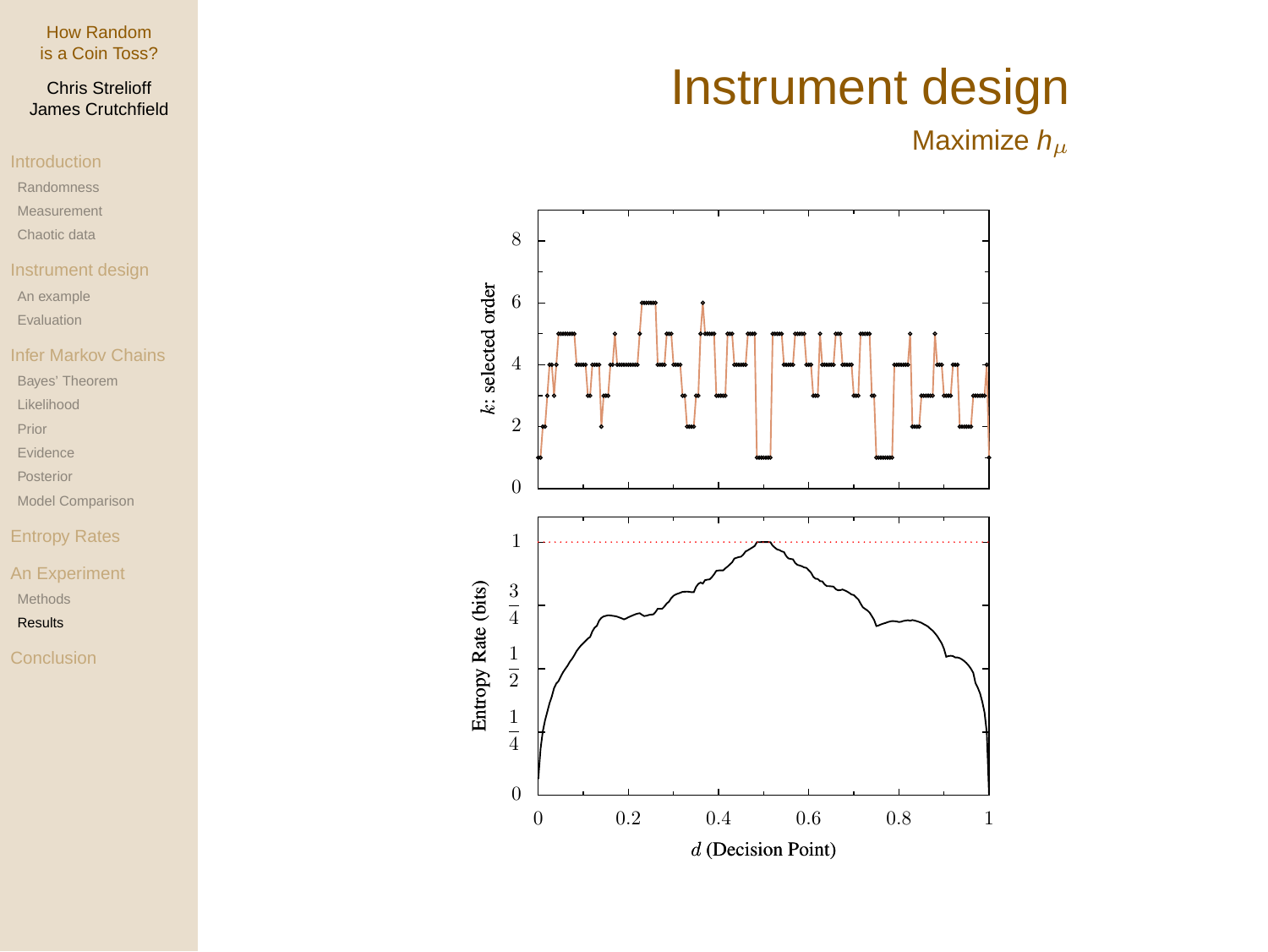# Chris Strelioff James Crutchfield

- Randomness
- Measurement
- Chaotic data
- 
- An example
- Evaluation

- Bayes' Theorem
- Likelihood
- Prior
- Evidence
- Posterior
- Model Comparison

# Entropy Rates

An Experiment Methods

## Results

# Model Inference

Minimize  $h_\mu$ 

![](_page_26_Figure_22.jpeg)